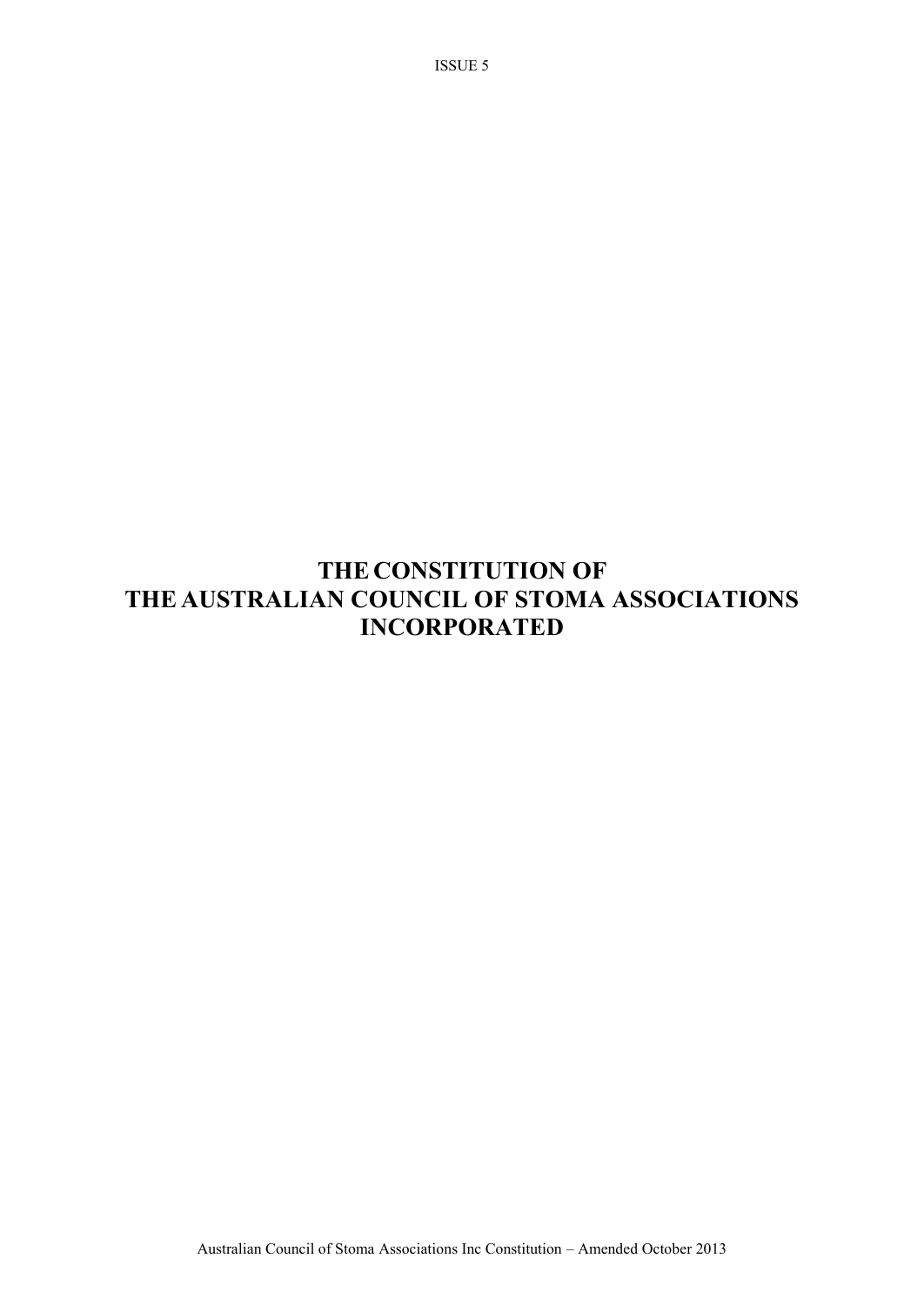# **OBJECTS**

The objects of the Australian Council of Stoma Associations Incorporated (the Council) are to:

- (1) provide a forum for the exchange of information between Member Associations, and for the development of strategies and policies relevant to the achievement of these Objects;
- (2) promote the general welfare of persons (ostomates) who have surgically constructed openings in their bodies to permit disposal of bodily wastes ("a stoma") or any illness that may result in the formation of a stoma, and persons who, having undergone surgical intervention to assist in the disposal of bodily wastes, require medical and/or pharmaceutical products for the effective management of their condition;
- (3) compile and disseminate to Member Associations information which may advance the welfare of ostomates;
- (4) promote and assist with research concerning the management of existing stomas; of all conditions (whether medical, surgical, genetic or any other; which may lead to the formation of a stoma at a later stage; and of related prosthetic equipment;
- (5) collaborate with the Federal or any State or Territory Government in the development, operation and improvement of any scheme as it affects ostomates, including the recommending of pharmaceutical preparations and stoma appliances for provision under any such scheme, provided that the Council shall not engage in the purchase, sale or distribution of such preparations and appliances;
- (6) comply with the regulations, directions and requirements of relevant Government Authorities in relation to the administration of any Scheme which affects ostomates;
- (7) cooperate with other organisations with objectives altogether or in part similar to those of the Council;
- (8) take such steps as may be deemed expedient and proper for the purpose of procuring contributions to the funds of the Council, provided that any action to procure such funds shall not be for the purpose of trading or obtaining pecuniary gain for any member of a Member Association, and shall be consistent with the requirements of Section 4 of the Act; and
- 9) apply the assets and income of the Council solely in furtherance of the above-mentioned objects and to ensure that no portion shall be distributed directly or indirectly to the members of the Council except as bona fide compensation for services rendered or expenses incurred on behalf of the Council.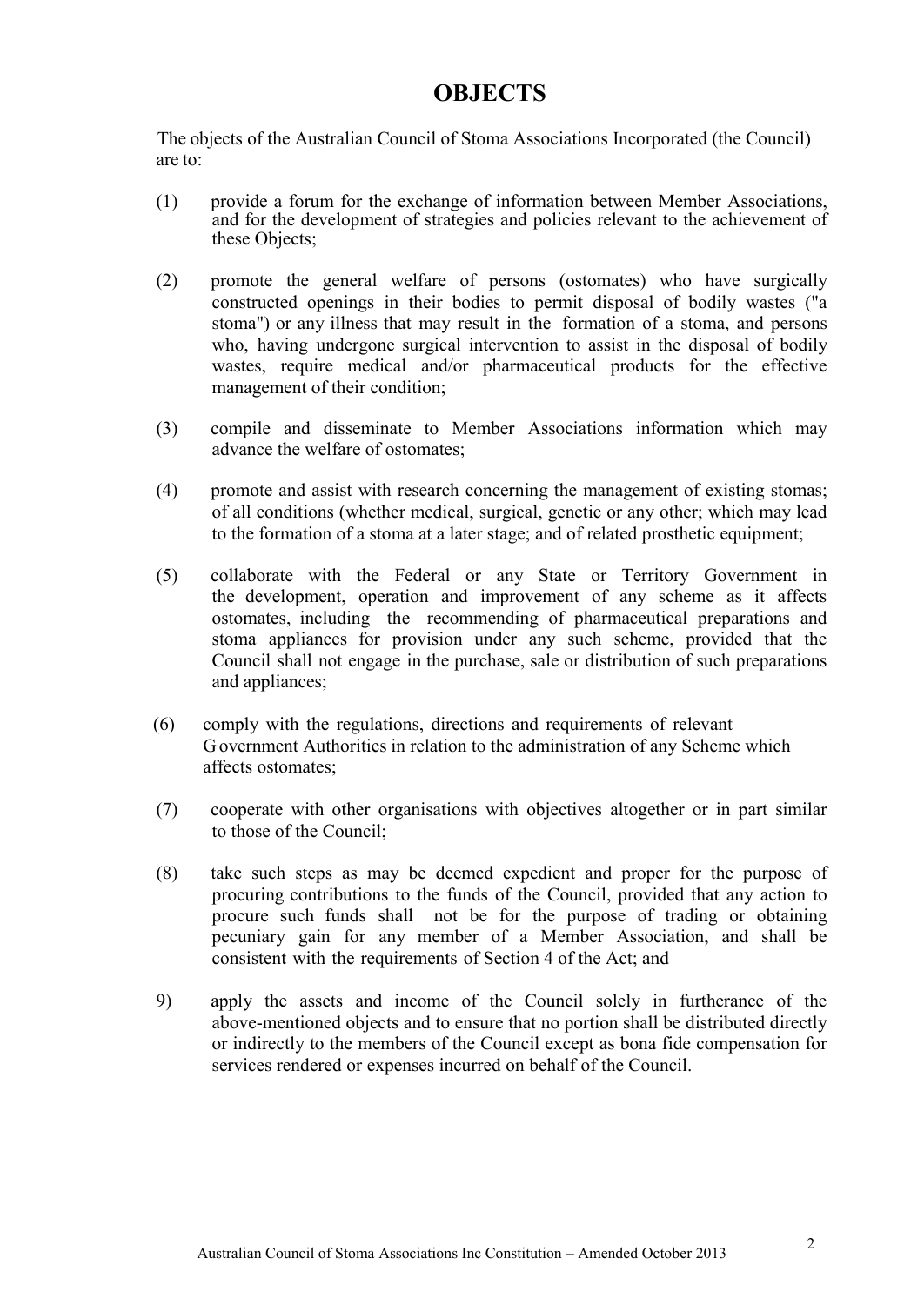# **RULES TABLE OF PROVISIONS**

| <b>PART 1 - PRELIMINARY</b><br>5 |                                                         |        |  |  |
|----------------------------------|---------------------------------------------------------|--------|--|--|
| 1.                               | Interpretation                                          | 5      |  |  |
|                                  | <b>PART II - MEMBERSHIP</b>                             | 6      |  |  |
| 2.                               | Initial Membership                                      | 6      |  |  |
| 3.                               | <b>Application for Membership</b>                       | 6      |  |  |
| 4.                               | Membership Entitlements not Transferable                | 7      |  |  |
| 5.                               | Resignation or Termination of Membership                | 7      |  |  |
| 6.                               | Membership and Entrance Fees                            | $\tau$ |  |  |
| 7.                               | Members' Liabilities                                    | 8      |  |  |
| 8                                | Disciplining of Member Associations and Right of Appeal | 8      |  |  |
| 9.                               | <b>Unfinancial Member Associations</b>                  | 9      |  |  |
|                                  | <b>PART III - THE EXECUTIVE</b>                         | 10     |  |  |
| 10.                              | Powers of the Executive                                 | 10     |  |  |
| 11.                              | <b>Constitution and Membership</b>                      | 10     |  |  |
| 12.                              | Election of the Executive                               | 12     |  |  |
| 13.                              | The role of the Secretary                               | 12     |  |  |
| 14.                              | Council Finances and the role of the Treasurer          | 13     |  |  |
| 15.                              | Vacancies                                               | 13     |  |  |
| 16.                              | Removal of Officers                                     | 14     |  |  |
| 17.                              | <b>Executive Meetings and Quorum</b>                    | 14     |  |  |
| 18.                              | Delegation by the Executive to a Sub Committee          | 14     |  |  |
| 19.                              | Voting and Decisions                                    | 15     |  |  |
|                                  | PART IV - GENERAL MEETINGS                              | 16     |  |  |
| 20.                              | <b>Annual General Meetings</b>                          | 16     |  |  |
| 21.                              | Calling of General Meetings                             | 17     |  |  |
| 22.                              | Notice of a General Meeting                             | 17     |  |  |
| 23.                              | Quorum                                                  | 18     |  |  |
| 24                               | Adjournment                                             | 18     |  |  |
| 25.                              | <b>Presiding Member</b>                                 | 19     |  |  |
| 26.                              | Voting                                                  | 19     |  |  |
| 27                               | <b>Proportional Voting</b>                              | 19     |  |  |
| 28                               | <b>Secret Ballot</b>                                    | 20     |  |  |
| 29                               | Conduct of Urgent Business by Postal Ballot             | 20     |  |  |
| 30                               | <b>Appointment of Proxies</b>                           | 20     |  |  |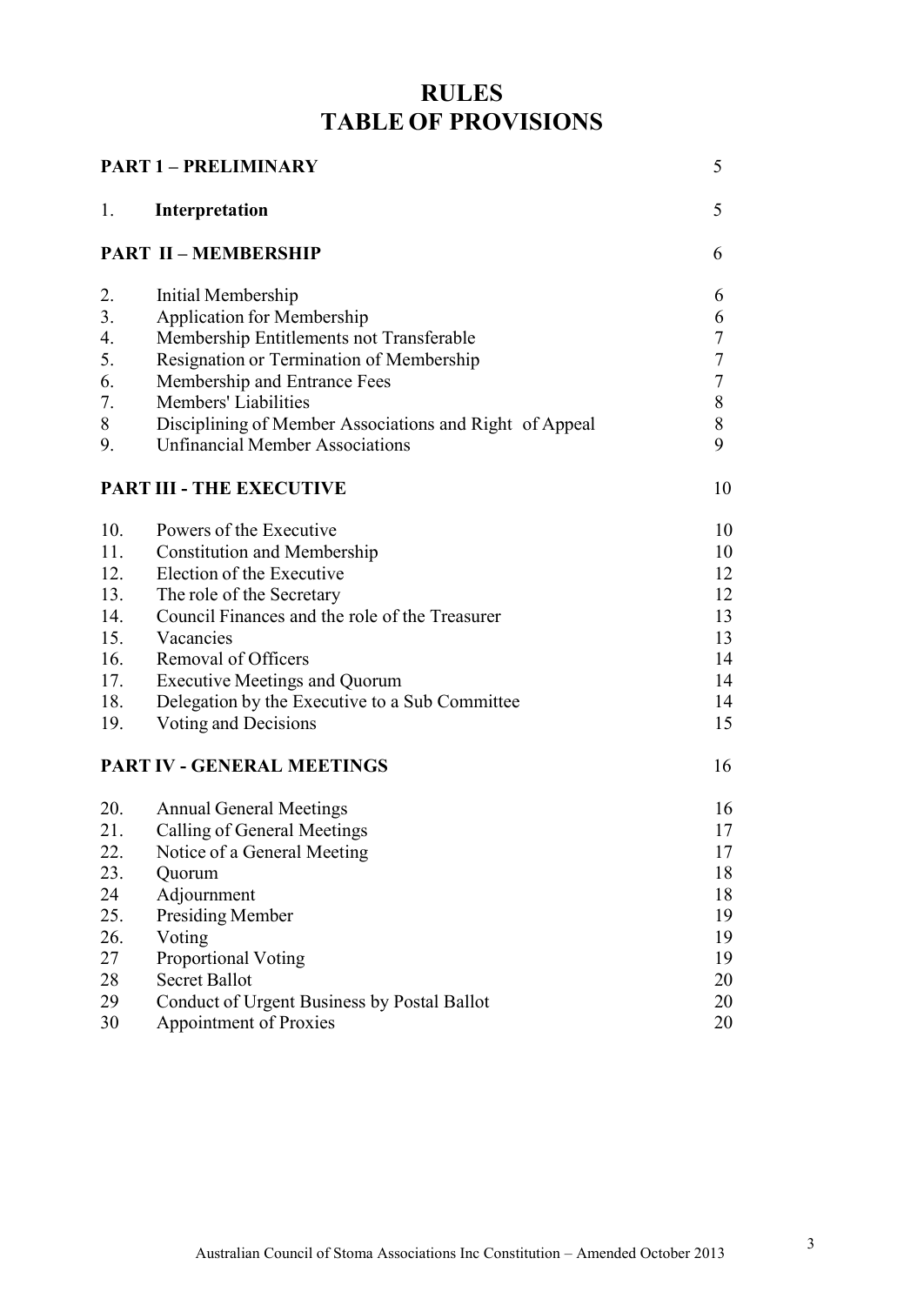## **PART V – MISCELLANEOUS** 21

| 31.                                          | Source of Funds                       | 21                                |    |
|----------------------------------------------|---------------------------------------|-----------------------------------|----|
| 32.                                          | Alteration of Name, Objects and Rules | 21                                |    |
| 33                                           | By-Laws                               | 21                                |    |
| 34<br><b>Autonomy of Member Associations</b> |                                       |                                   | 21 |
| 35                                           | Common Seal                           | 21                                |    |
| 36.                                          | Custody of Books                      | 21                                |    |
| 37.                                          | <b>Inspection of Books</b>            | 21                                |    |
| 38.                                          | Service of Notices                    |                                   | 21 |
| 39                                           | Disputes                              |                                   | 21 |
| 40.                                          |                                       | Dissolution and Surplus Property  | 23 |
| 41.                                          | Public Officer                        |                                   | 23 |
| <b>APPENDIX 1:</b>                           |                                       | <b>Application for Membership</b> | 24 |
| <b>APPENDIX 2:</b>                           |                                       | Form of Appointment as Proxy      | 25 |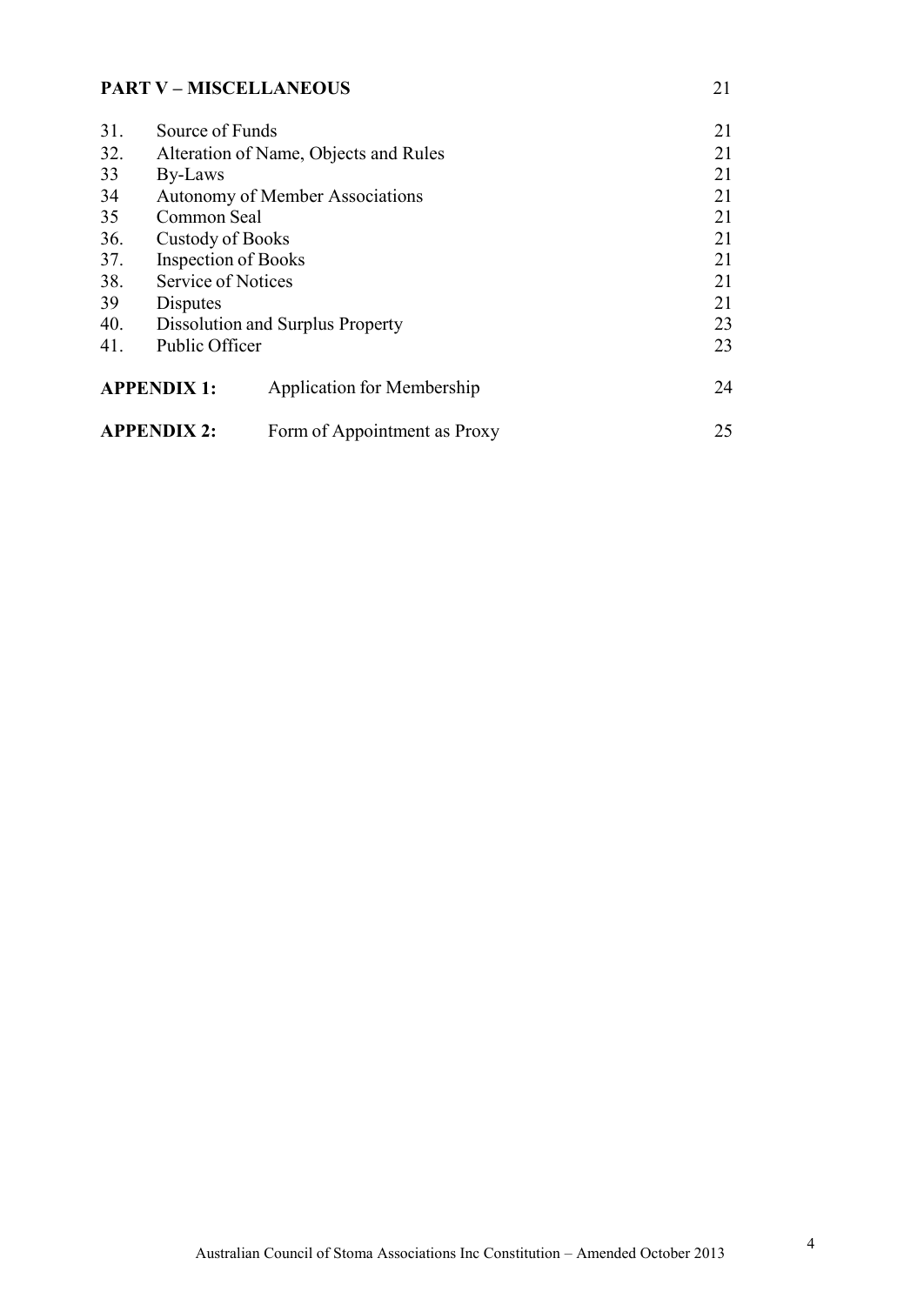#### **PART I - PRELIMINARY**

#### **1**. **Interpretation**

(1) In these rules, unless a contrary intention appears:

"Act" means the *Associations Incorporations Act 1991* (A.C.T.)

"Council" means the Australian Council of Stoma Associations Inc.

"the Executive" means the Executive Committee of the Council.

"financial year" means the financial year of the Council year ending on  $30<sup>th</sup>$  June;

"Member Association" means an association which has been accepted under these rules as a member of the Council;

"Regulations" means the *Associations Incorporations Regulations* (A.C.T)

"Secretary" means the person holding office under these rules as secretary of the Council or, where no such person holds that office, the public officer of the Council;

(2) The words and expressions used in the Rules are to be interpreted in accordance with the provisions of the *Interpretations Act 1967* (A.C.T.) and the Associations Incorporations Act as in force from time to time.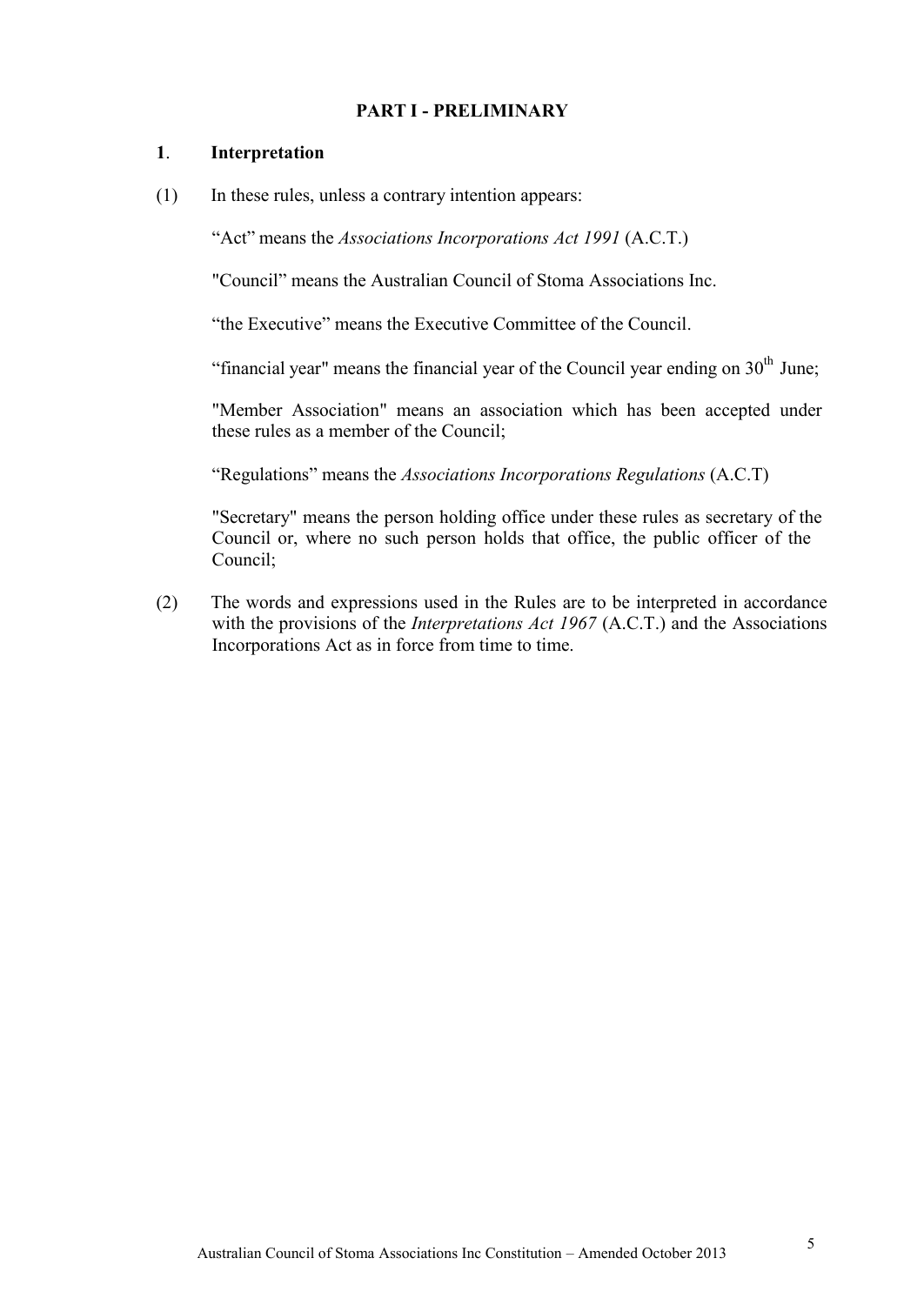## **PART II - MEMBERSHIP**

## 2. **Initial Membership**

A body which was a member of the Council immediately before the incorporation of the Council shall be a Member Association until it ceases to be a Member Association pursuant to Rule 5.

## 3. **Applications for Membership**

- (1) A body which is principally based within Australia and which wholly or principally:
	- (a) acts as a support organisation for the benefit of ostomates;
	- (b) is a source of advice, comfort and support of ostomates;
	- (c) assists ostomates to obtain medical and pharmaceutical products that are necessary or desirable for the effective management of their bodily waste disposal; and
	- (d) is approved by Government to distribute stomal appliances and pharmaceuticals under the Stoma Appliance Scheme.

may apply to become a Member Association.

- (2) Applications for membership of the Council must be made to the Secretary in writing in the form set out in Appendix 1.
- (3) As soon as possible after receiving an application for membership and payment by or on behalf of the body of an entrance fee as determined under Rule 6 (7), the Secretary must refer the application to the Executive for consideration of the Council.
- (4) When an application is referred to the Executive, the Executive must recommend to the general meeting either that the application be approved or rejected.
- (5) If the Executive recommends that the application be approved, the Secretary must include the recommendation of approval on the agenda of the next general meeting of the Council.
- (6) If the Council in general meeting approves the application for membership by resolution, the Secretary must enter the details of the new Member Association in the register of members. This act officially signifies that the applicant has become a Member Association.
- (7) If the Executive recommends that the application be rejected, the Secretary must include the recommendation of rejection on the agenda of the next general meeting of the Council.
- (8) If the Council in general meeting approves the rejection of the application for membership by resolution, the Secretary must advise the applicant association of the rejection and refund the entrance fee.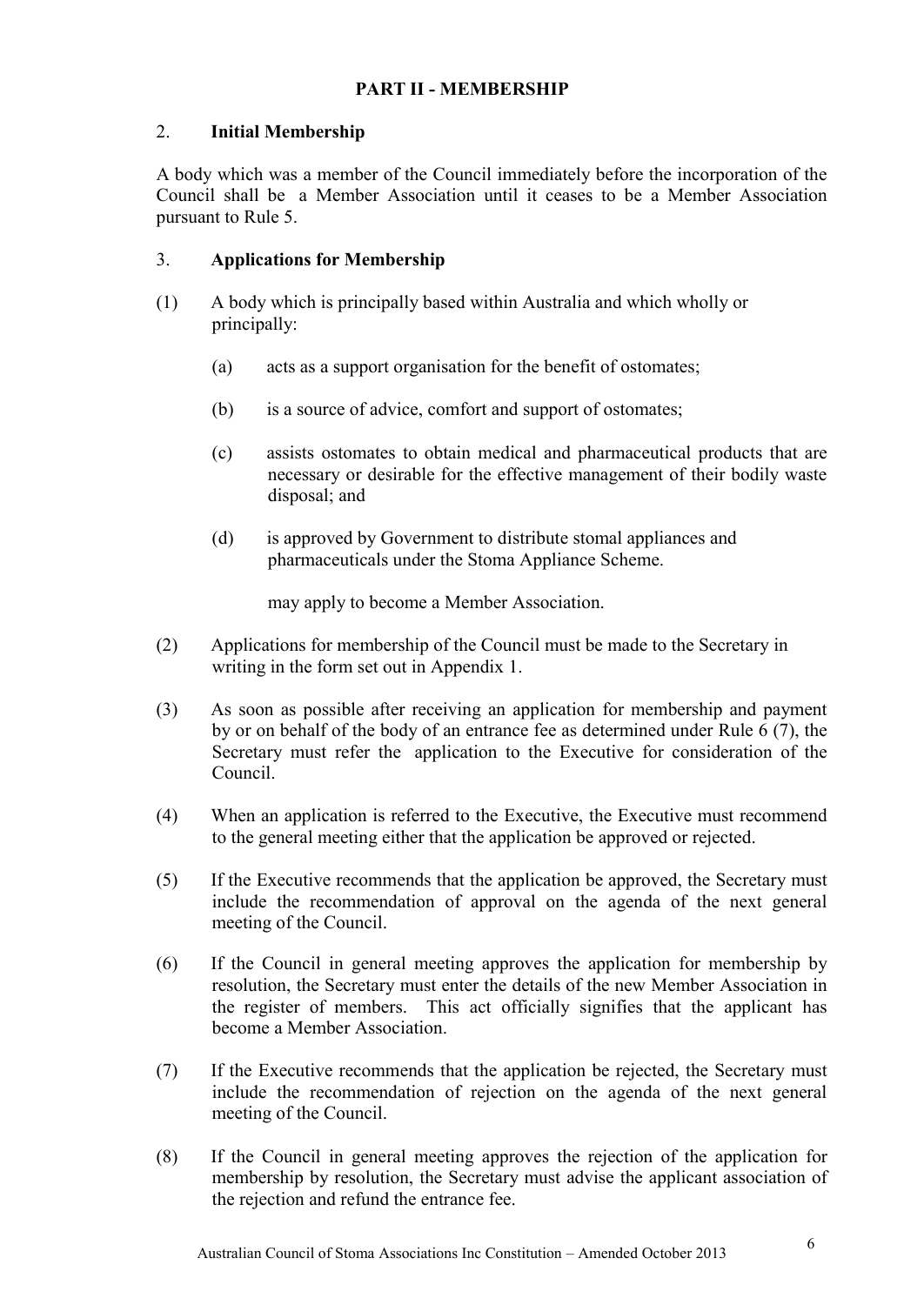## 4. **Membership Entitlements not Transferable**

A right, privilege or obligation which a body has by reason of being a Member Association:

- (1) is not capable of being transferred or transmitted to another association; and
- (2) terminates upon cessation of the membership whether by resignation or otherwise.

#### . 5. **Resignation or Termination of Membership**

- (1) A Member Association may resign from membership of the Council by notice in writing addressed to the Secretary.
- (2) The membership of a Member Association may be terminated by resolution of the Council in general meeting if that Member Association ceases to satisfy the criteria for membership eligibility as described under Rule 3 (1).
- (3) As soon as practicable after the resignation or termination of membership of a Member Association the Secretary must remove the Member Association from the register of members.
- (4) The Council shall retain any membership fee which has been paid by a Member Association which has resigned from the Council or which has had its membership terminated by the Council.

#### 6. **Membership and Entrance Fees**

- (1) The affiliation fees due to the Council by a Member Association in any year shall be calculated by multiplying an amount determined at the Annual General Meeting held during that year by the number of Ostomates shown by Medicare as having been supplied with products by that association under the Stoma Appliance Scheme at any time during the preceding financial year ending 30 June. This method shall also provide the basis for the allocation of votes under Rule 27 (3)
- (2) As soon as practicable after the determination referred to in Rule 6 (1), the Treasurer shall advise each Member Association in writing of the membership fee so determined.
- (3) Each Member Association shall, within thirty days of receipt of the Treasurer's advice referred to in Rule 6 (2), send to the Treasurer payment for its Council membership fee.
- (4) Any Member Association which fails to comply with the requirements of Rule 6 (3) shall be considered in default and shall be liable to pay, in addition to its membership fee, interest at the overdraft rate that would be applied by the bank with which the Council's working account is carried. A certificate from a manager of the branch of the Council's bank as to that rate shall be final and binding..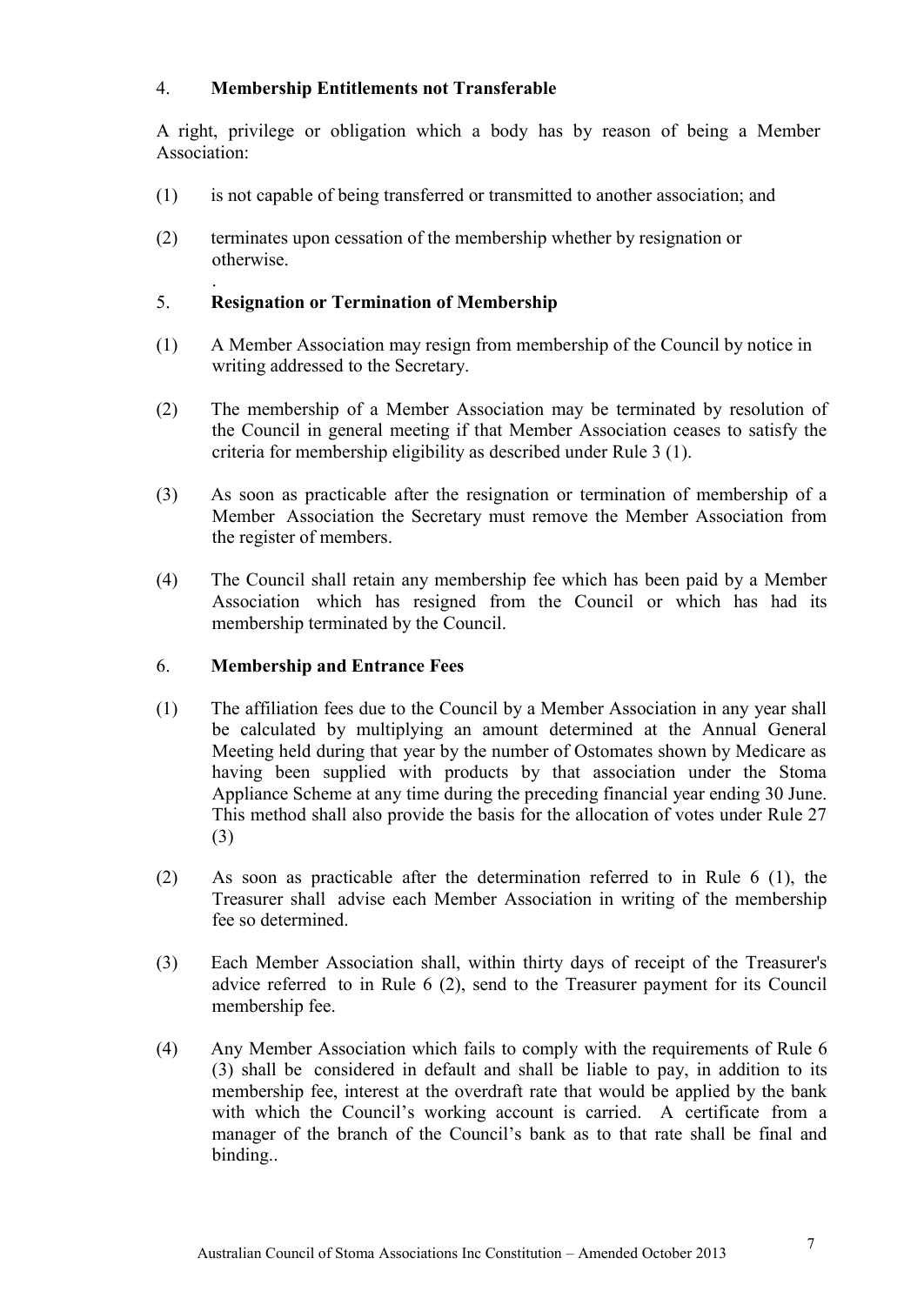- (5) The Council in general meeting may, by resolution, waive in whole or in part the annual membership fees of any Member Association which has applied for membership fees to be waived and which, in the opinion of the Council, has made full and sufficient case for those fees to be waived.
- (6) The entrance fee to be paid by an association applying to become a Member Association shall be \$1, or such other amount as may be resolved by the Council from time to time in general meeting

#### 7. **Members' Liabilities**

The liability of a Member Association to contribute towards the payment of debts and liabilities of the Council or the costs, charges and expenses of the winding up of the Council is limited to the amount, if any, unpaid by the Member Association in respect of membership of the Council as required by Rule 6.

#### 8. **Disciplining of Member Associations and Right of Appeal**

- (1) The Council does not have the power to suspend, expel or discipline a Member Association other than to expel a Member Association as is provided under Rule 5 (2) in respect of a Member Association which has ceased to satisfy the criteria for membership eligibility as described in Rule 3 (1).
- (2) Where a resolution to expel a Member Association under Rule 5 (2) has been passed by Council in general meeting, the Secretary shall within 7 days of that meeting, by notice in writing, inform the Member Association of that resolution and of the Member Association's right of appeal under Rule 8
- (3) A Member Association may appeal to the Council in general meeting against a resolution of the Council, within 7 days after notice of the resolution is served on the Member Association, by lodging with the Secretary a notice to that effect.
- (4) Upon receipt of a notice under Rule 8 (3), the Secretary shall notify the Executive which shall convene a general meeting of the Council to be held within 21 days of the date on which the Secretary received the notification or as soon as possible after that date.
- (5) Subject to Section 50 of the Act, at a general meeting of the Council under Rule 8  $(4)$ :
	- (a) no business other than the question of the appeal shall be transacted;
	- (b) the Member Association shall be given the opportunity to make representations in relation to the appeal orally, in writing, or both; and
	- (c) the Member Associations present shall vote by secret ballot on whether the resolution made under Rule 8 (2) should be confirmed or revoked.
- (6) If the meeting passes a special resolution in favour of the confirmation of the resolution made under Rule 8 (2), that resolution is confirmed.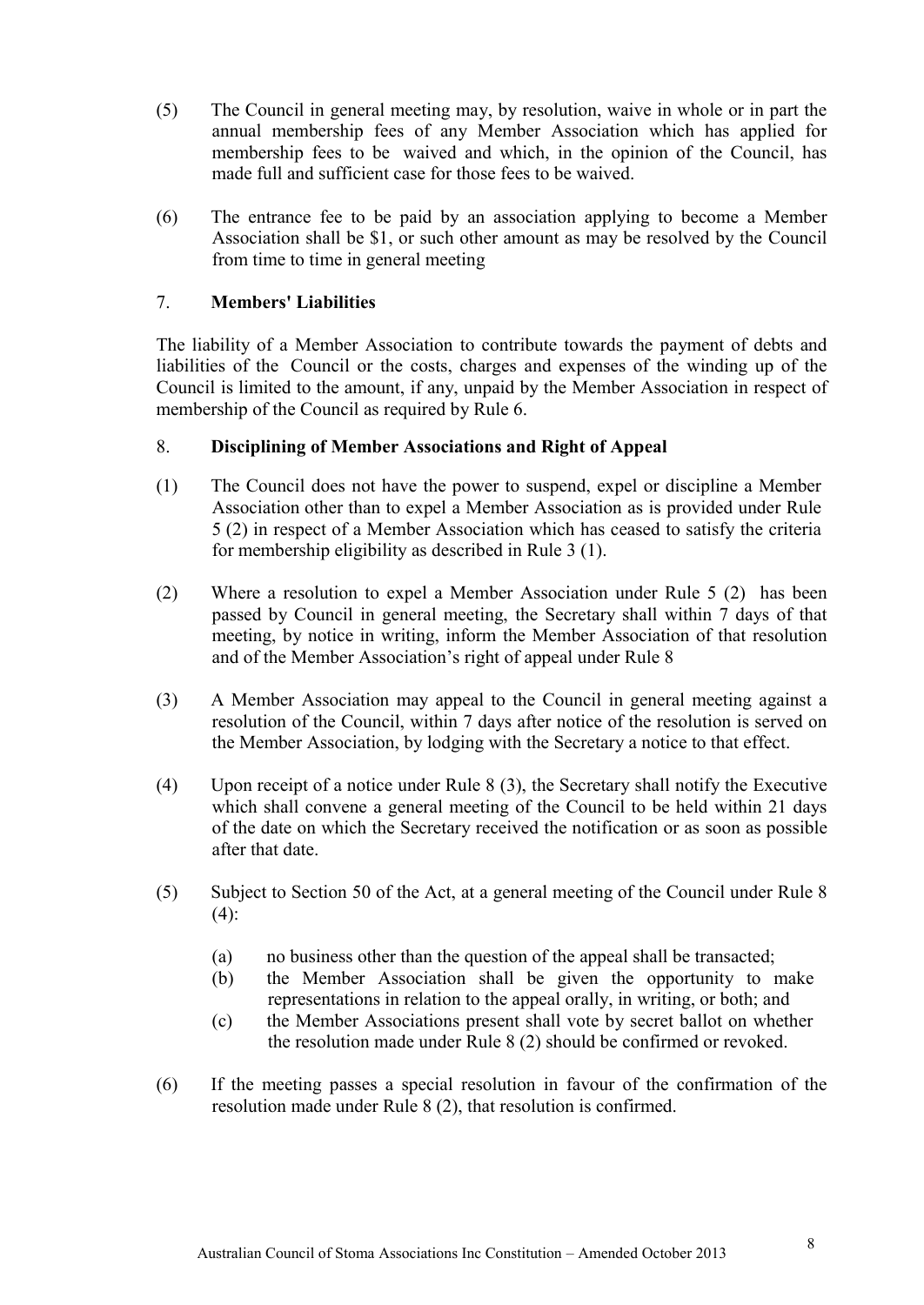#### 9. **Unfinancial Member Association**

- (1) If a Member Association which was, at the beginning of the financial year of the Council, a Member Association of the Council, fails to pay the annual membership fees for that financial year on or before the last date for payment of those fees, that association shall immediately after the last date for payment of those fees become an Unfinancial Member Association.
- (2) An Unfinancial Member Association shall not enjoy the rights and privileges of membership and shall lose the right to vote at a general meeting but may reinstate its membership by paying the amount of the annual membership fees and penalties incurred under Rule 6 (4).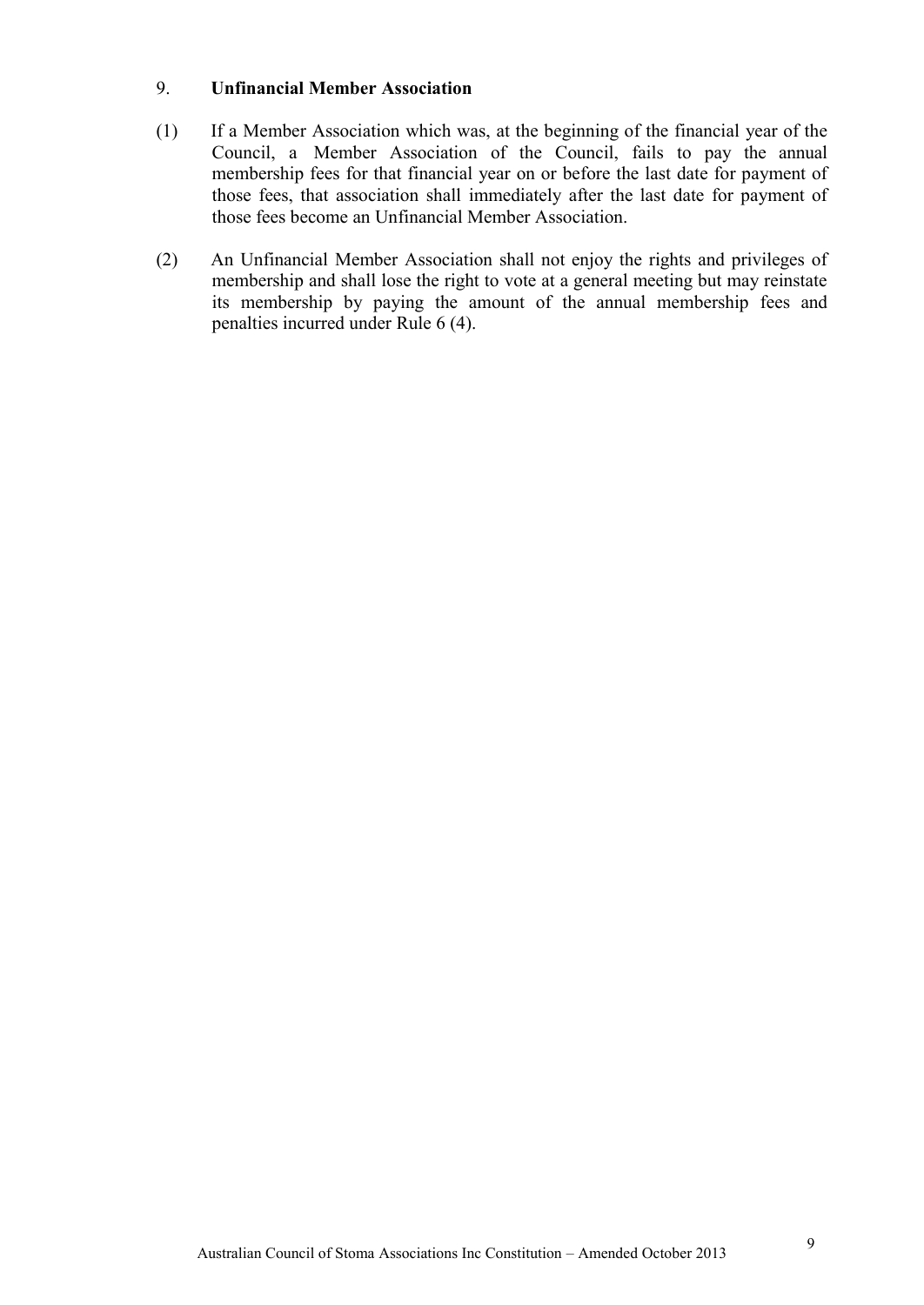## **PART III - THE EXECUTIVE**

#### 10. **Powers of the Executive**

- (1) The Executive manages and directs the affairs of the Council.
- (2) The Executive has power, subject to the Act, these Rules, and the By Laws of the Council to perform all such acts and things including the development and recommendation for adoption by the Council of any policies as appear to be necessary for the proper management of the Council.
- (3) The Executive has power, subject to the Act, to administer the Stoma Appliance Scheme on behalf of the Council and to liaise as required with the Department of Health and Ageing or such other Commonwealth Government instrumentality as may be relevant to effect such administration, and to do all things necessary to effect such organisational, administrative and financial changes as may be dictated by government policy.
- (4) The Executive may employ, at salaries approved by the Council in general meeting, a person or persons to assist in the administration of the Stoma Appliance Scheme and such other of its business as may be necessary and relevant to its responsibilities.
- (5) The Executive may exercise all the powers of the Council except those powers that:
	- (a) an Act of Parliament;
	- (b) one of these Rules; or
	- (c) a resolution of the Council

require the Council to exercise in general meeting.

#### 11. **Constitution and Membership**

- (1) The membership of the Executive shall consist of the officers of the Council.
- (2) The officers of the Council shall be
	- (a) the President;
	- (b) the vice President;
	- (c) the Secretary;
	- (d) the Treasurer;
- (3) No person may simultaneously hold more than one office or position on the Executive
- (4) The Council by resolution in general meeting may award a salary, an honorarium, or both to any officer of the Council.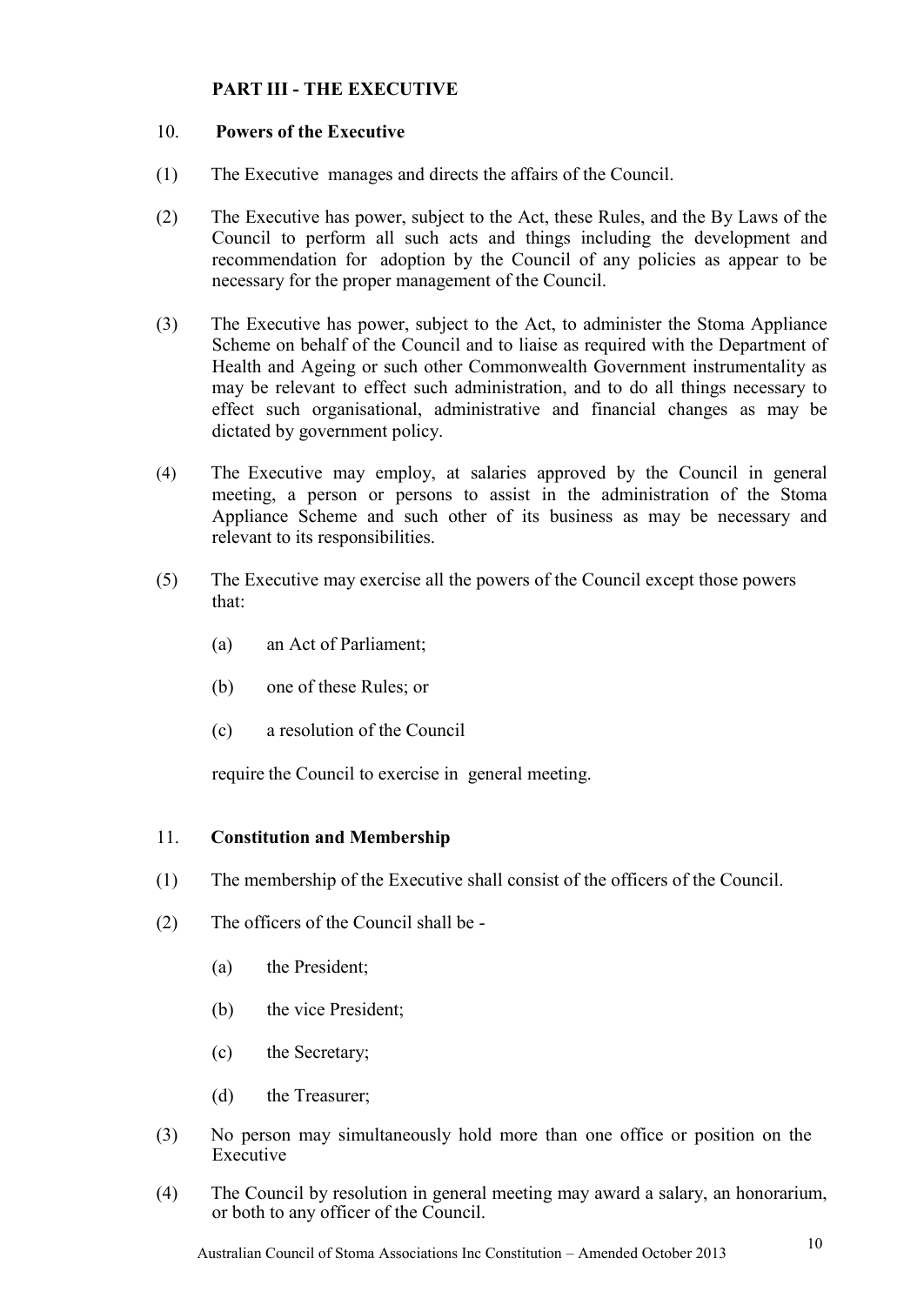- (5) Each member of the Executive shall, subject to these Rules, hold office until the conclusion of the second annual general meeting following the date of the officer's election or appointment, but shall be eligible for re-election.
- (6) To be eligible for nomination as an officer and member of the Executive, each nominee must:
	- (a) be either a person who has or has had a stoma, or a parent, spouse, child, partner child or carer of a person who has or has had a stoma;
	- (b) be a present or past office bearer or an appointed delegate of a Member Association; and
	- (c) not be a person who is gainfully employed in any capacity connected with the manufacture or sale of appliances or pharmaceutical preparations used for the management of stomas. This rule shall not exclude an employee of any Member Association by reason only of being an employee of that association.
	- (d) In respect of Clause (a), once a person meets the requirements of this clause he or she remains eligible for nomination as an officer and member of the Executive, notwithstanding any subsequent changes in circumstances.
- (7) Nominations of candidates for election as officers of the Council shall be:
	- (a) made in writing and signed with the authority of any Member Association;
	- (b) accompanied by the written consent of the candidate (which may be endorsed on the nomination form), together with a profile of the candidate;
	- (c) accompanied by a statement that the nominee is or has been an office bearer or an appointed delegate of a Member Association; and
	- (d) delivered to the Secretary not less than two calendar months before the date fixed for the annual general meeting at which the election is to take place or, where the election is to be held to fill vacancies under the provisions of Rule 15 (3), not less than one calendar month before the date fixed for the general meeting at which the election is to take place.
- (8) If no nominations are received for a position on the Executive by the due date nominations from Member Associations shall be called for that position at the annual general meeting at which the election is to take place.
- (9) If only one nomination is received in accordance with Rule 11 (7) (d) for any position on the Executive, the candidate nominated shall be deemed to be elected and no further nomination for that position shall be called for or accepted.
- (10) If more than one nomination is received in accordance with Rule 11 (7) (d) for any position on the Executive, a ballot shall be held for that position.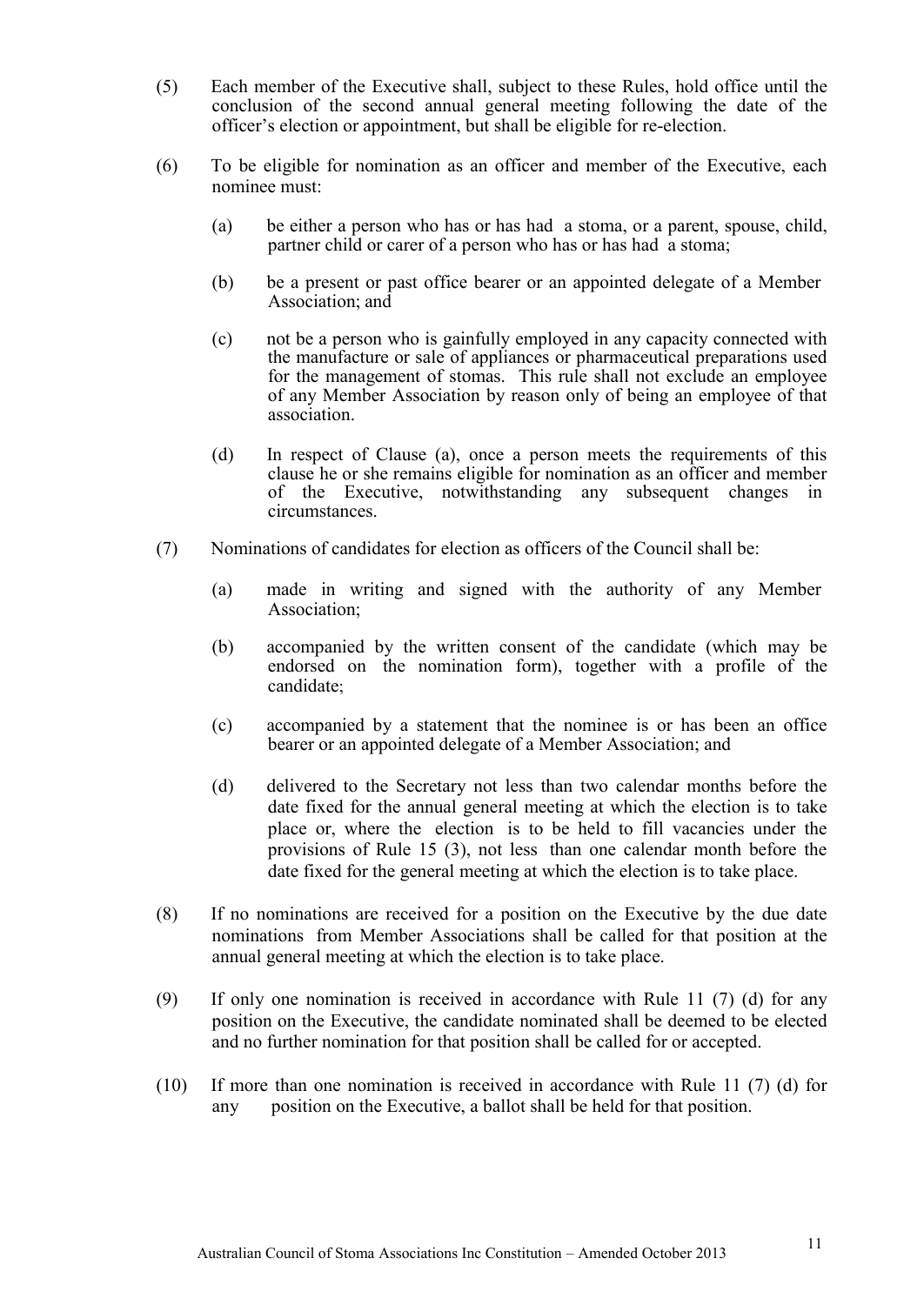## 12. **Election of the Executive**

- (1) Officers shall hold office until the conclusion of the second annual meeting from the date of their election, except in the case of vacancies occurring as described under Rule 15 (1).
- (2) Nominations for the positions of officers which have been received by the Secretary in accordance with Rule 11 (7) (d) shall be circulated by the Secretary with the agenda for the annual or other general meeting at which elections for the respective positions are to be held.
- (3) The annual or other general meeting at which an election of officers is held shall appoint a Returning Officer and two Scrutineers.
- (4) Elections of officers shall be conducted by proportional voting in accordance with Rule 27 and by secret ballot in accordance with Rule 28.
- (5) Separate elections shall be held for the Office of President, Vice President; Secretary and Treasurer, in that order.
- (6) A candidate for any office shall be declared elected to that office if that candidate receives a simple majority of the votes cast.
- (7) Where there are more than two candidates for an office and no candidate receives a majority of the votes cast, the candidate receiving the lowest number of votes shall be deemed to have been eliminated and a further vote shall be taken between the remaining candidates. This process shall continue until there is a clear majority of the votes cast for one candidate who shall be declared elected to the position.
- (8) In the event that two or more candidates receive the same number of votes, the election shall be decided by lot conducted by the Returning Officer and two Scrutineers appointed in accordance with Rule 12 (3). The candidate whose name is first drawn shall be declared elected.

## 13. **The role of the Secretary**

- (1) The Secretary shall keep minutes of
	- (a) all elections and appointments of officers
	- (b) the names of officers present at an Executive meeting or a general meeting, and the names of delegates of Member Associations present at a general meeting.
	- (c) All proceedings at Executive meetings and general meetings.
- (2) Minutes of proceedings at any meeting shall be signed by the person presiding at the meeting or by the person presiding at the next succeeding meeting.
- (3) The Secretary must provide copies of minutes of any meeting to each Officer of the Council, to the secretary of each Member Association, and to the appointed auditor of the Council.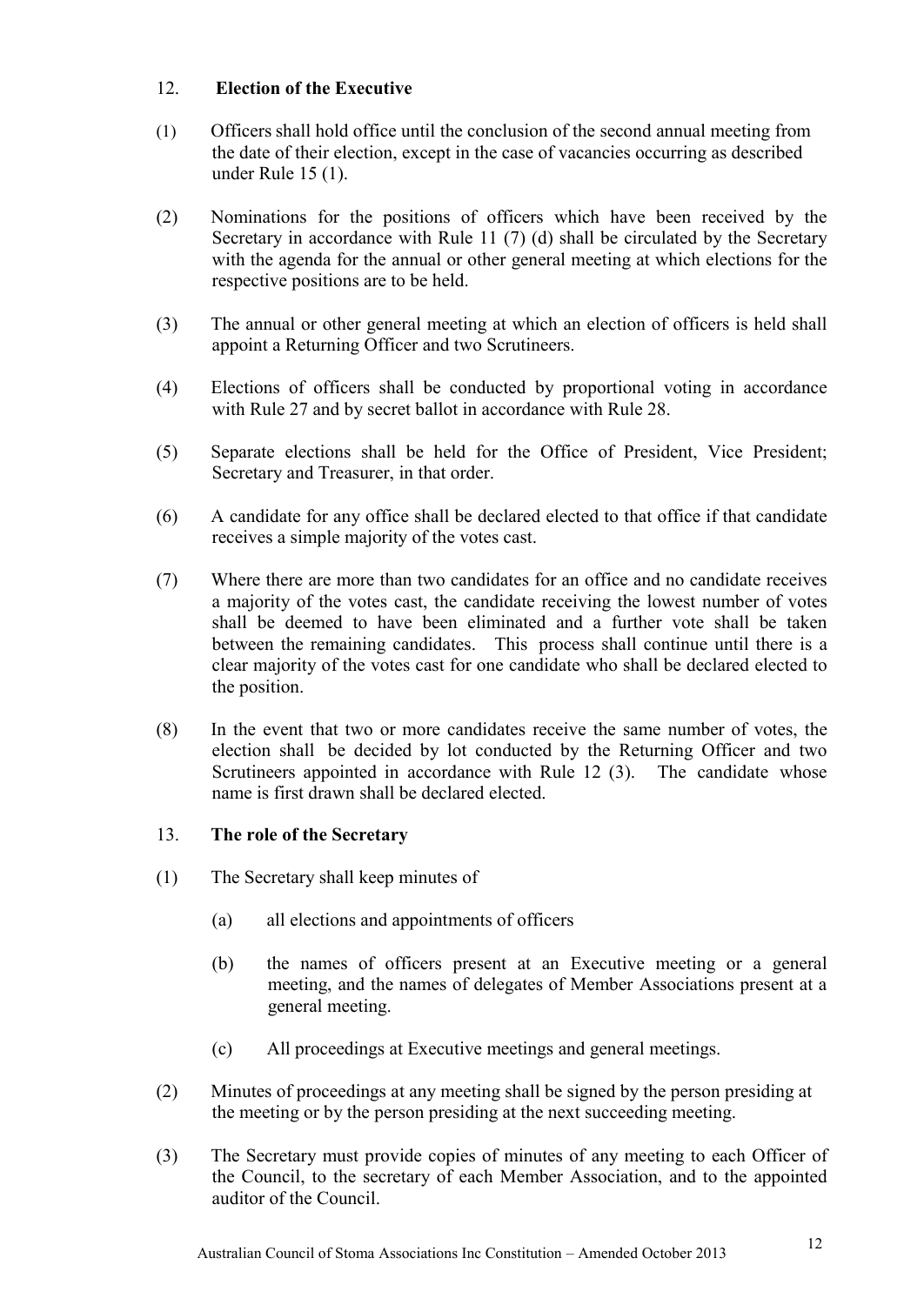#### 14**. Council Finances and the role of the Treasurer**

- (1) The Treasurer is responsible for collecting and receiving all monies due to the Council;
- (2) All four officers of the Council shall be signatories for all accounts held in the name of the Council. Where payment is made by cheque or other negotiable instrument that cheque or negotiable instrument must be signed by two officers of the Council and agreed by resolution at a meeting of the Executive. No officer may sign or countersign any cheque or negotiable instrument made in that officer's favour. Alternatively, payment may be made electronically or by telephone banking ; all transactions must be secure and duly authorised by two officers of the Council other than by an officer in whose favour any payments is to be made.
- (3) The Treasurer must ensure that proper accounts and financial records are kept for the Council.
- (4) The Treasurer shall maintain a Register of Council Assets.

#### 15. **Vacancies**

- (1) For the purposes of these Rules, a vacancy in the office of an officer of the Executive occurs if the officer
	- (a) dies;
	- (b) ceases to be a member of a Member Association;
	- (c) resigns the office;
	- (d) is removed from office pursuant to Rule 16;
	- (e) becomes an insolvent under administration within the meaning of the Corporations Law under subsection 63 (2) of the Act
	- (f) is disqualified from office under subsection 63 (1) of the Act. ; or
	- (g) is absent without the consent of the Executive from all meetings of the Executive held during a period of twelve months.
- (2) If an office becomes vacant for any reason the remaining officers of the Council may appoint an eligible person as described in Rule 11 (6) to fill the vacancy until an election for that office is held at the next Annual General Meeting of the Council. Any officer so elected shall have tenure of office only until an election of all officers is next held in accordance with Rule 12 (1). The Secretary must advise all member associations as soon as possible of the name and address of any officer appointed to fill a vacancy.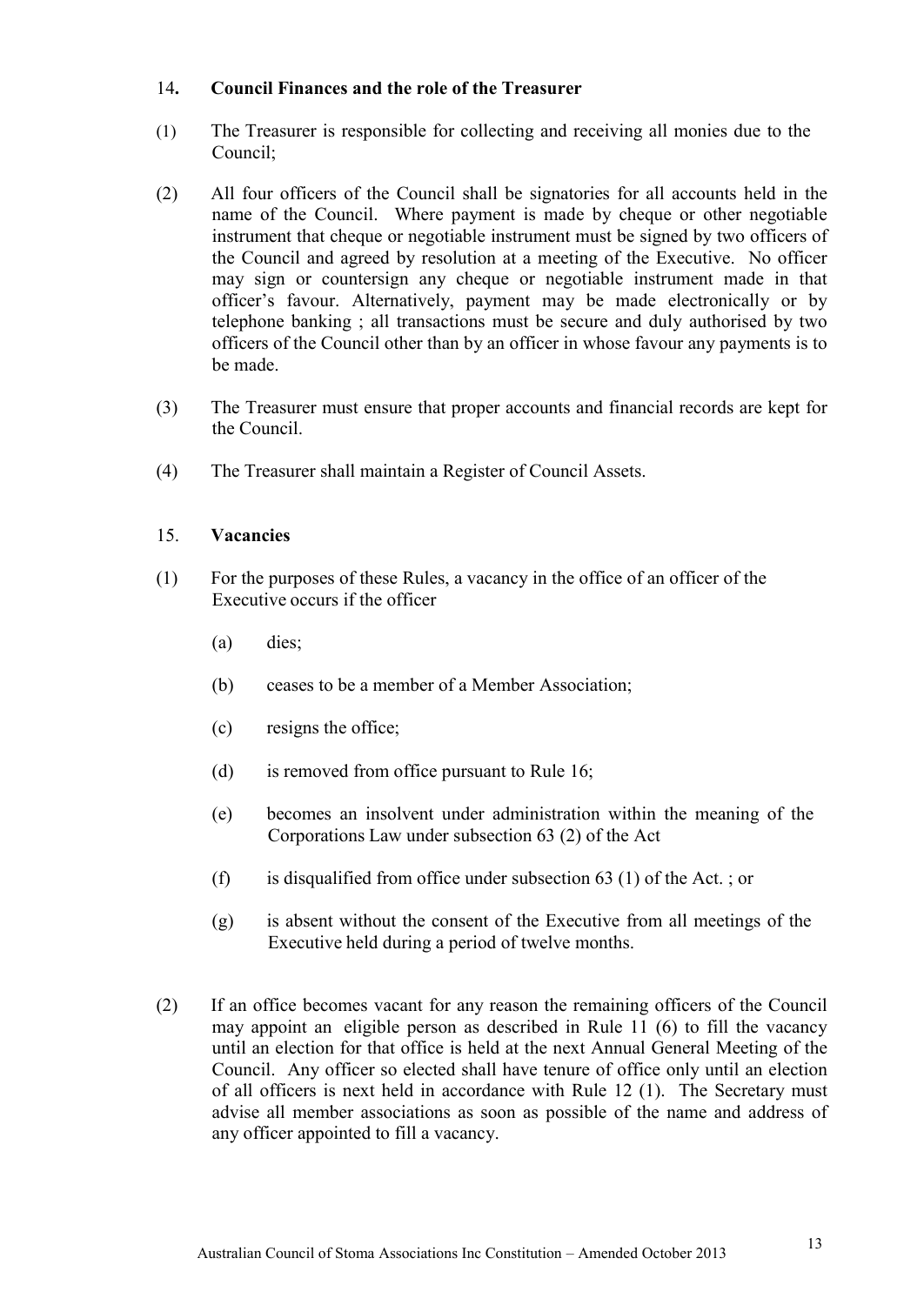(3) If more than one vacancy occurs at the same time, the vacancies shall be filled by a general meeting called for that purpose. The candidates shall be those nominated by Member Associations in accordance with Rule 11 (7).

#### 16. **Removal of Officers**

The Council in general meeting may by resolution, subject to Section 50 of the Act, remove any officer before the expiration of that officer's term of office. An officer who is so removed from office will not be eligible for re-election to office for a period of two years.

#### 17. **Executive Meetings and Quorum**

- (1) The Executive shall meet at least twice in each calendar year at such place and as the Executive may determine.
- (2) Additional meetings of the Executive may be convened as deemed necessary by the Executive.
- (3) Written notice of a meeting of the Executive shall be given by the Secretary to each member of the Executive at least 14 days (or such other period as may be unanimously agreed upon by the members of the Executive) before the time appointed for the holding of the meeting.
- (4) Notice of a meeting given under Rule 17 (3) shall specify the general nature of the business to be transacted at the meeting and no business other than that business shall be transacted at the meeting, except business which the officers present at the meeting unanimously agree to accept.
- (5) The President or vice President and any one other officer constitute a quorum for the transaction of the business of a meeting of the Executive. The Executive shall transact no business unless a quorum is present. At meetings of the Executive the president or in the absence of the president, the vice-president shall preside.

#### 18. **Delegation by the Executive to a Sub-Committee**

- (1) The Executive may, by instrument in writing, delegate to one or more subcommittees (consisting of such member or members of Member Associations of the Council as the Executive thinks fit) the exercise of such of the functions of the Executive as are specified in the instrument, other than-
	- (a) this power of delegation; and
	- (b) a function which is a function imposed on the Executive by the Act, by any other law of the Territory, or by resolution of the association in general meeting.
- (2) A function, the exercise of which has been delegated to a sub-committee under this rule may, while the delegation remains unrevoked, be exercised from time to time by the sub-committee in accordance with the terms of the delegation.
- (3) A delegation under this rule may be made subject to such conditions or limitations as to the exercise of any function, or as to time or circumstances, as may be specified in the instrument of delegation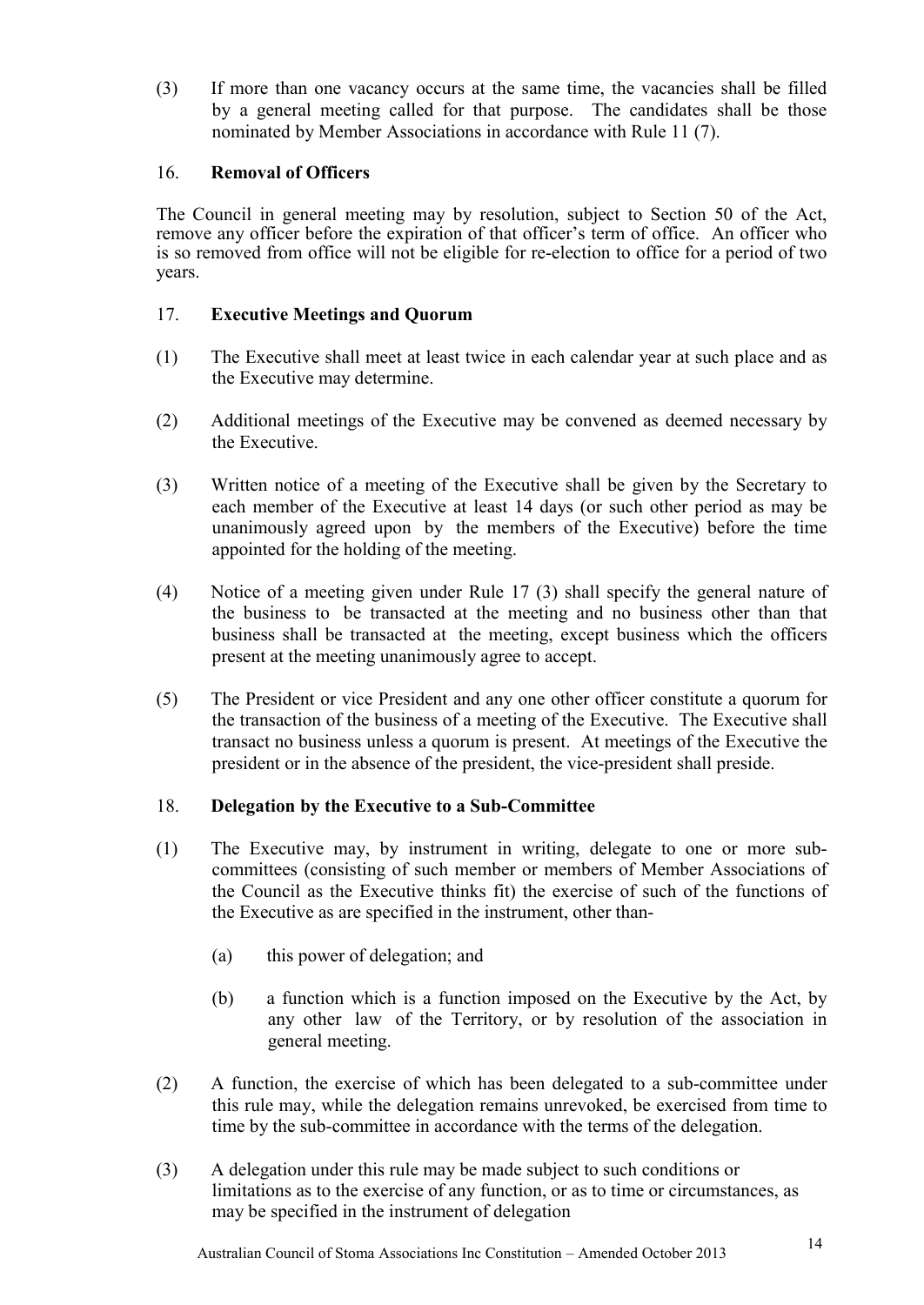- (4) Notwithstanding any delegation under this rule, the Executive may continue to exercise any function delegated.
- (5) Any act or thing done or suffered by a sub-committee acting in the exercise of a delegation under this rule has the same force and effect as it would have if it had been done or suffered by the Executive.
- (6) The Executive may, by instrument in writing, revoke wholly or in part any delegation under this rule.
- (7) A sub-committee may meet and adjourn as it thinks proper.

#### 19. **Voting and Decisions**

- (1) Questions arising at a meeting of the Executive shall be determined by a majority of the votes of members of the Executive present at the meeting.
- (2) Each officer present at a meeting of the Executive (including the person presiding at the meeting) is entitled to one vote but, in the event of an equality of votes on any question, the person presiding may exercise a second or casting vote.
- (3) Subject to a quorum being present in accordance with Rule 17 (5), the Executive may act notwithstanding any vacancy on the Executive.
- (4) The Executive may determine that a recommendation to the Council, duly agreed by a meeting of the Executive, may be put by the Executive to the Council as a special or ordinary resolution and voted upon in Annual General Meeting or General Meeting of the Council in accordance with the provisions of Rule 26(1) of these Rules. Any such special or ordinary resolution must be advised to Member Associations in the form of a Notice of Motion in accordance with Rule 22(1) of these Rules (as amended).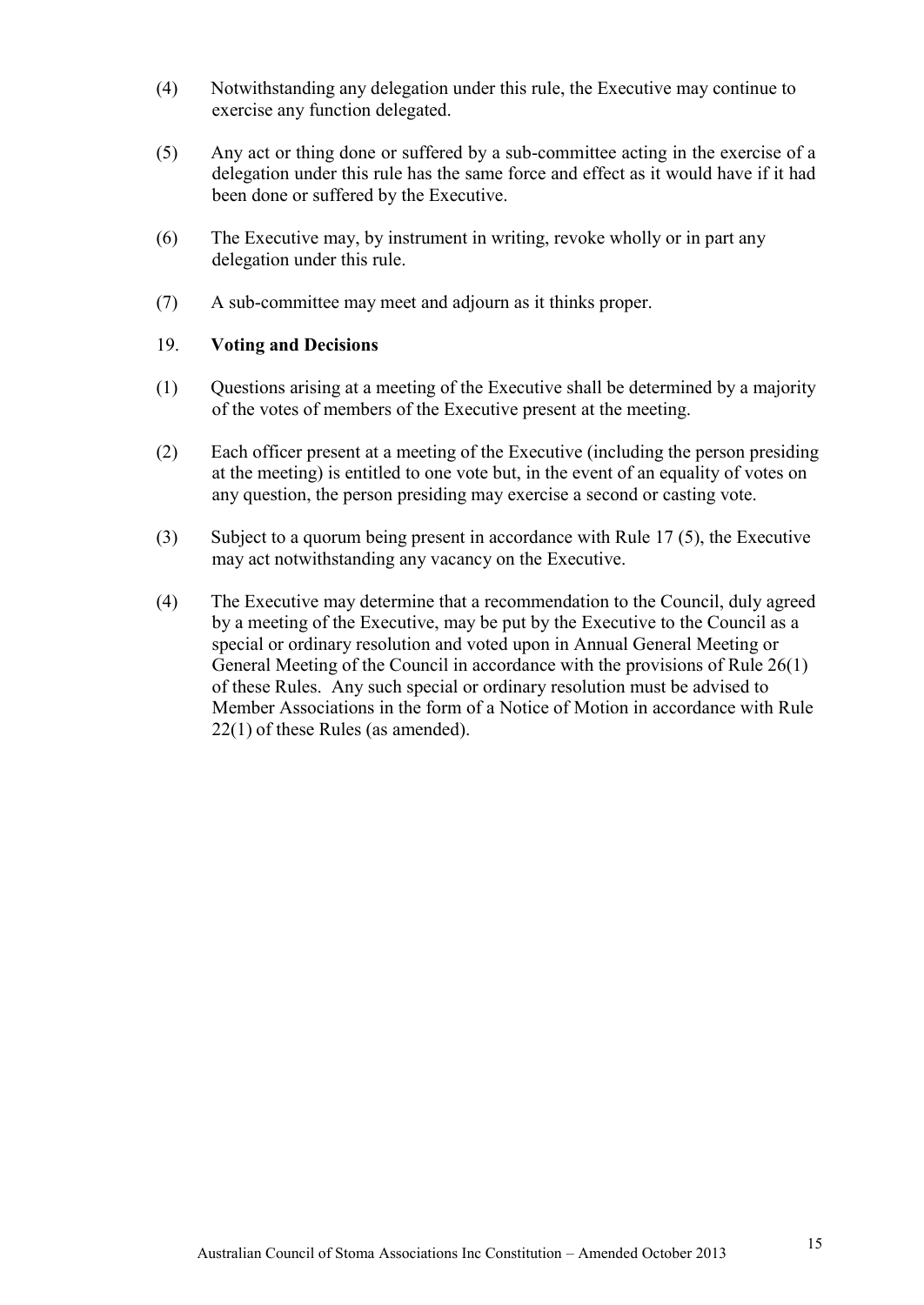## **PART IV - GENERAL MEETINGS**

#### 20. **Annual General Meetings**

- (1) With the exception of the inaugural annual general meeting of the Council, the Council shall, at least once in every calendar year and within the period of five months after the expiration of each financial year of the Council, convene an annual general meeting of its Member Associations.
- (2) The Council shall hold its first annual general meeting
	- (a) within the period of 18 months after its incorporation under the Act; and
	- (b) within the period of 5 months after the expiration of the first financial year of the Council.
- (3) The annual general meeting of the Council in any year, subject to the Act and to Rules 20 (1) and 20 (2), shall be convened on such date and at such place and time as the Council has agreed at the previous annual general meeting or at such other time as approved by the Executive.
- (4) The Secretary shall, at least six calendar months before the date determined for the commencement of an annual meeting, cause to be sent, to each officer of the Council and to each Member Association, a written notice which shall include the dates and place of such meeting, and which shall require each Member Association to confirm the details of its delegates
- (5) The Secretary shall ensure that the notice convening an annual general meeting is in the hands of Member Associations, together with an instruction to issue the agenda to delegates as described in Rules 22 (1) and 22 (2).
- (6) The ordinary business of the annual general meeting is:
	- (a) to confirm the minutes of the preceding annual general meeting and of any general meeting held since that meeting
	- (b) to receive from the Executive a report on the principal activities of the Council for the preceding financial year;
	- (c) to receive and consider the statement of accounts and the reports that are required to be submitted to Member Associations pursuant to subsection 73 (1) of the Act .
	- (d) to consider any resolution of which at least 28 day's written notice is given.
	- (e) to receive reports from committees and coordinators.
	- (f) to appoint an auditor who is a person who
		- (i) is not an officer of the Council; and
		- (ii) has not prepared or assisted with the preparation of the accounts of the Council.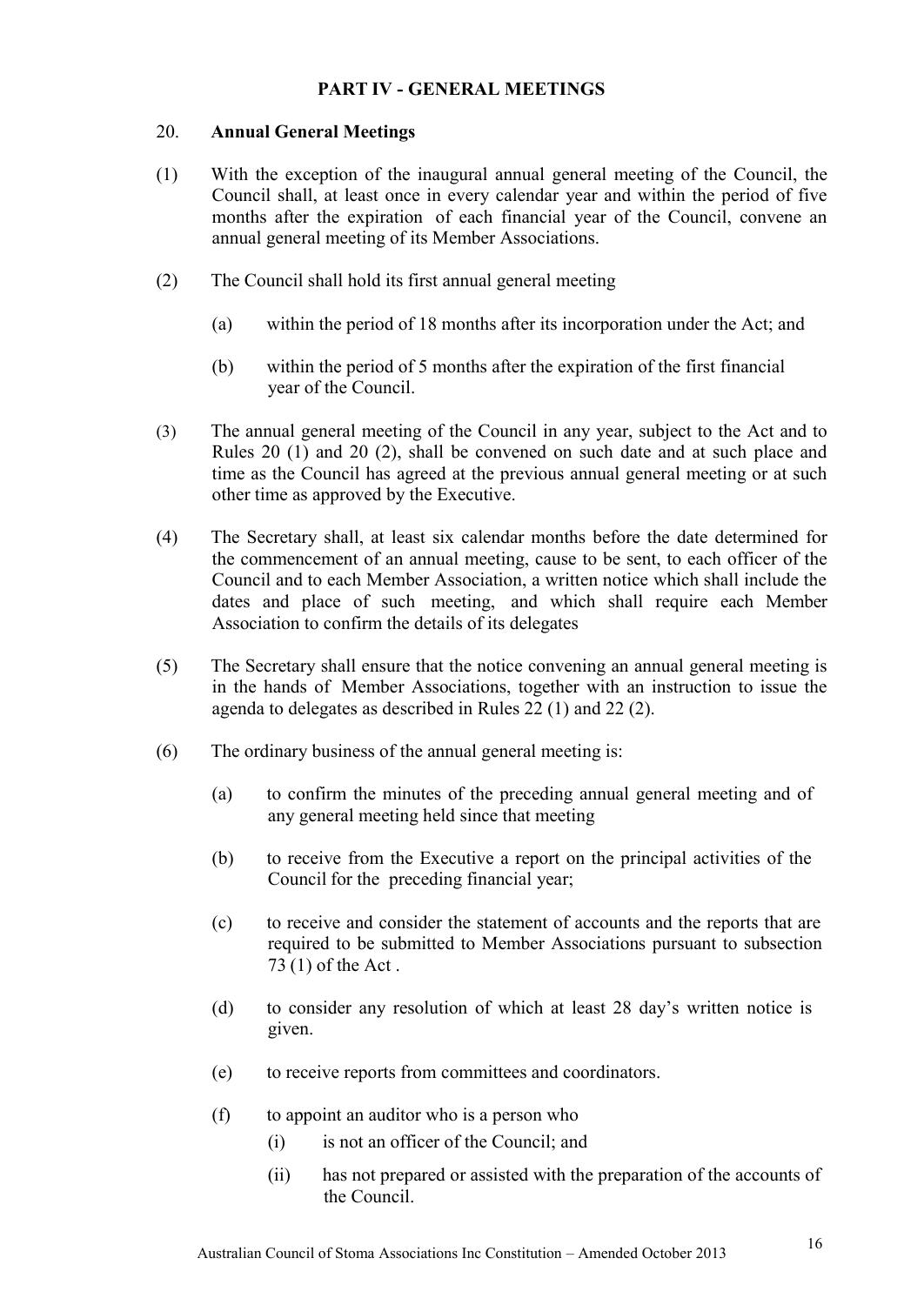- (g) to elect officers of the Council in accordance with Rule 12.
- (h) to determine the dates and the place of the next meeting

## 21. **Calling of General Meetings**

- (1) The Executive may, whenever it thinks fit, convene a general meeting of the Council provided that all Member Associations receive at least two months notice of that meeting.
- (2) The Executive shall, on the requisition in writing of not less than three Member Associations, convene a general meeting of the Council.
- (3) A requisition of Member Associations for a general meeting:
	- (a) shall state the purpose or purposes of the meeting;
	- (b) shall be signed by the secretary of the Member Association making the requisition;
	- (c) shall be lodged with the Secretary; and
	- (d) may consist of several documents in a similar form, each signed by the secretary of one or more Member Associations making the requisition.
- (4) If the Executive fails to convene a general meeting of the Council within two months after the date on which a requisition of member associations for the meeting is lodged with the Secretary, any one or more of the Member Associations who made the requisition may convene a meeting. This meeting shall be held not more than three months after that date.
- **(5)** A general meeting convened by Member Associations referred to in Rule 21 (2) shall be convened as nearly as is practicable in the same manner as are those general meetings convened by the Executive.

## **22. Notice of a General Meeting**

- (1) A Member Association or, when acting in accordance with Rule 19(4) of these Rules, the Executive, desiring to bring any business before a general meeting, may give notice in writing of that business to the Secretary, who shall include that business in the next notice calling a general meeting given after receipt of the notice from the Member Association or the Executive, as the case may be.
- (2) Except where the nature of the business proposed to be dealt with at a general meeting requires a special resolution of the Council, the Secretary of the Council shall, at least 14 days before the date fixed for the holding of the general meeting, cause to be sent by pre-paid post to each Member Association at the address appearing in the register of members, a notice specifying the place, date and time of the meeting and the nature of the business proposed to be transacted at the meeting.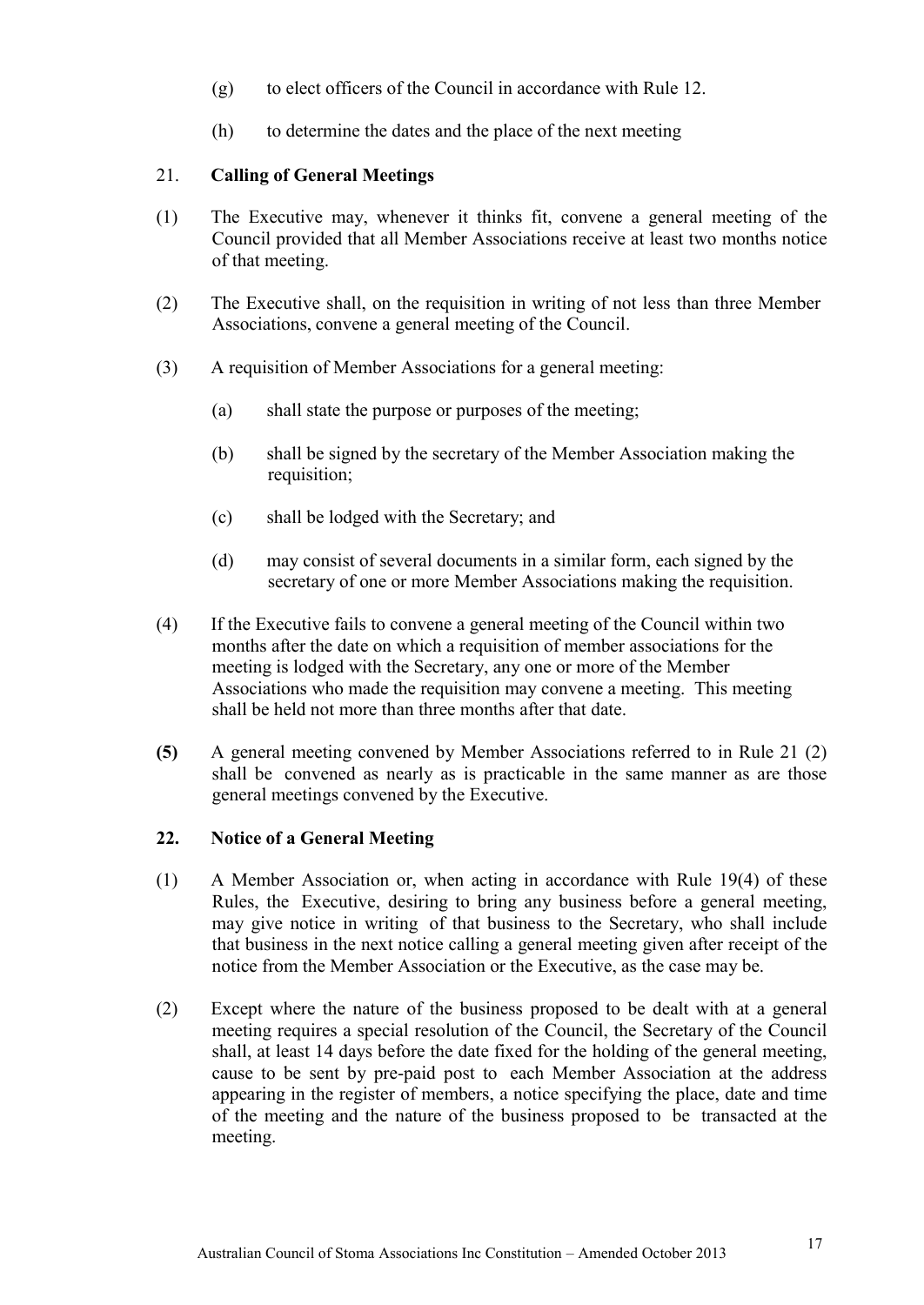- (3) Where the nature of the business proposed to be dealt with at a general meeting requires a special resolution of the Council, the Secretary shall, at least 42 days before the date fixed for the holding of the general meeting, cause notice to be sent to each Member Association in the manner provided in Rule 22 (2) specifying, in addition to the matter required under that Rule, the intention to propose the resolution as a special resolution.
- (4) In accordance with Section 70 of the Act a special resolution of the Council must be passed by at least three-quarters of the votes of those Member Associations which, being entitled to vote, vote through their delegates in person or vote by proxy at the meeting.
- (5) No resolution other than those resolutions specified in the notice convening a general meeting shall be put to the meeting unless by unanimous consent of those Member Associations which, being entitled to vote, vote through their delegates in person or vote by proxy at the meeting.

## **23. Quorum**

- (1) No item of business shall be transacted at a general meeting unless a quorum as described in Rule 23 (2) is present during the time the meeting is considering that item.
- (2) A quorum at a general meeting shall comprise delegations representing at least half the number of Member Associations other than Unfinancial Member Associations as described in Rule 9.

## **24. Adjournment**

- (1) The person presiding at a general meeting at which a quorum is present may, with the consent of the majority of delegations present at the meeting, adjourn the meeting from time to time and place to place, but no business shall be transacted at an adjourned meeting other than the business left unfinished at the meeting at which the adjournment took place.
- (2) Where a general meeting is adjourned for 14 days or more, the Secretary shall give written or oral notice of the adjourned meeting to each Member Association stating the place, date and time of the meeting and the nature of the business to be transacted at the meeting
- (3) Except when a special resolution of the Council is to be dealt with as provided in Rule 22 (3), notice of an adjournment of a general meeting or of the business to be transacted at an adjourned meeting is not required to be given.
- (4) If within half an hour after the appointed time for the commencement of a general meeting a quorum is not present, the meeting, whether convened by the Executive or upon the requisition of the delegates, shall be dissolved and shall be reconvened at a later date to be advised by the Executive, due notice of the reconvened meeting being given in accordance with Rule 22 (2).
- (5) If at a reconvened meeting a quorum is not present within half an hour after the time appointed for the commencement of the meeting, the delegates present (being not less than the delegates of eight member associations), shall constitute a quorum.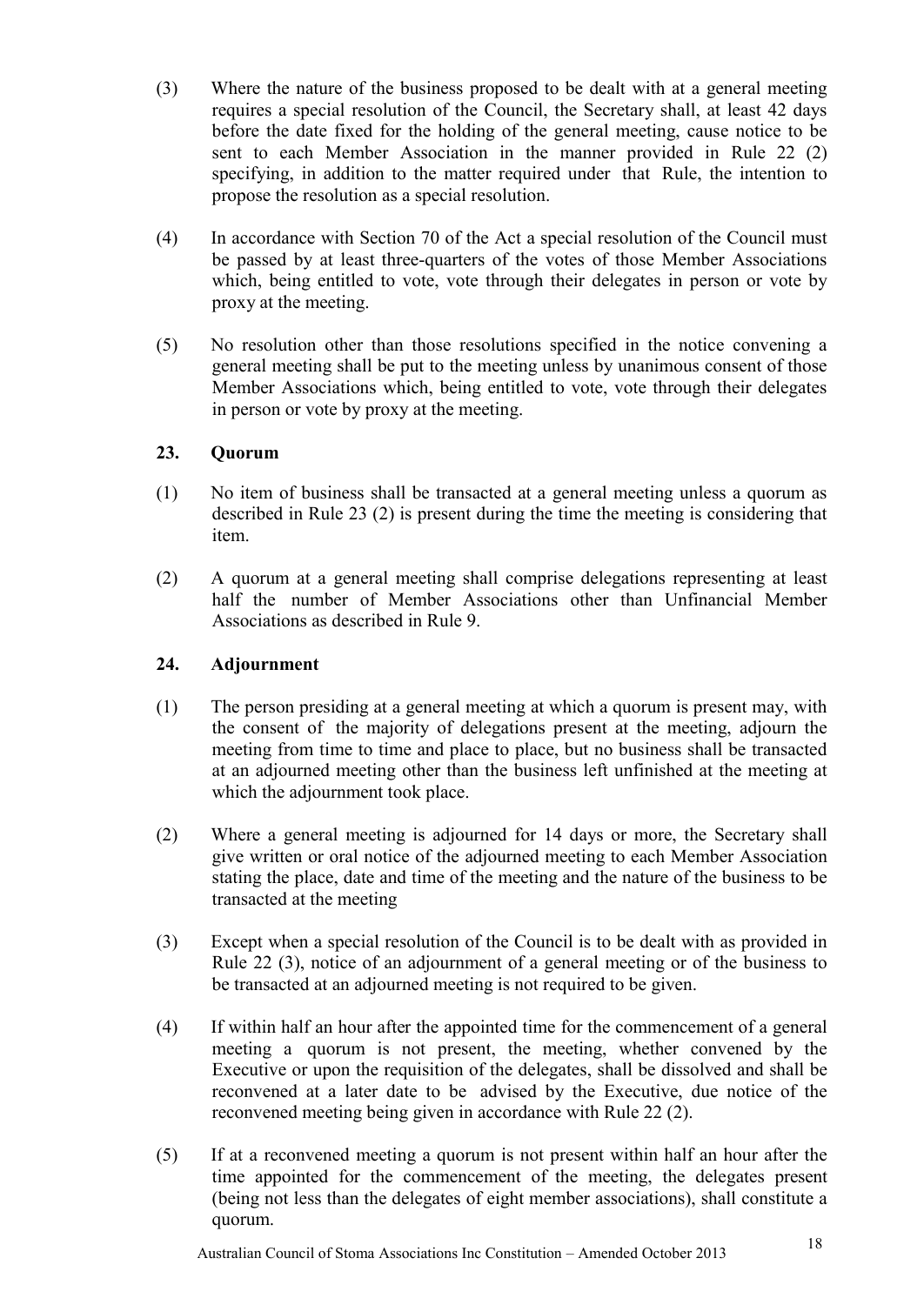## **25. Presiding Member**

- (1) The President, or in the absence of the President, the vice President, shall preside at each general meeting of the Council.
- (2) If both the President and the vice President are absent from a general meeting, the delegates present shall elect one of their number to preside at the meeting.

## **26. Voting**

- (1) No person shall be entitled to vote at a general meeting other than as a delegate of a Member Association and on behalf of that association.
- (2) Each Member Association shall be entitled to appoint two delegates who will comprise the delegation of that association.
- (3) Each delegation will be entitled to cast only one vote on behalf of the Member Association it represents except where a proportional vote is taken according to Rule 27, when the delegation shall be entitled to exercise the number of votes allotted to that association.
- (4) Other than when a proportional vote is demanded or required as described in Rule 27, a question arising at a general meeting of the Council shall be determined on a show of hands by a simple majority and unless a poll is demanded, a declaration by the person presiding that a resolution has, on a show of hands, been carried or carried unanimously or carried by a particular majority or lost, or an entry to that effect in the minute book of the association, is evidence of the fact without proof of the number or proportion of the votes recorded in favour of or against that resolution.
- (5) Where proportional voting is demanded under Rule 27 (1), such a vote may be taken either before, after or instead of voting by show of hands at the discretion of the delegation demanding the proportional vote.
- (6) All votes shall be given personally by delegates or by proxy but no Member Association may hold more than 5 proxies.
- (7) A Member Association or proxy is not entitled to vote at any general meeting of the Council unless all money due and payable by the member association or proxy to the Council has been paid.

## **27. Proportional Voting**

- (1) A proportional vote may be demanded on any question arising at a general meeting of Council by the delegation of any Member Association present in person or by proxy at the meeting.
- (2) Any ballot taken for the election of officers of the Council shall be by proportional vote.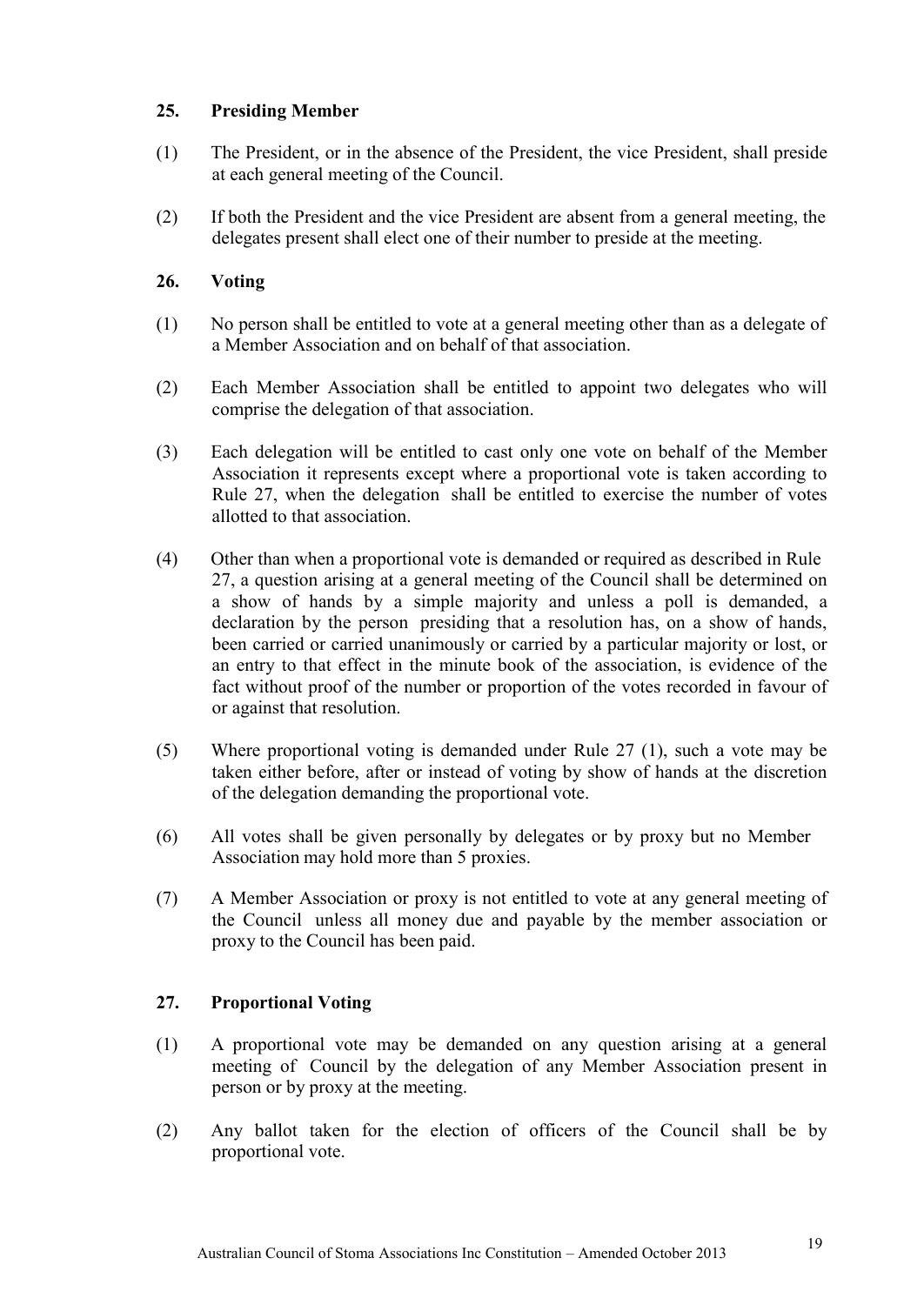(3) For the purposes of proportional voting, each Member Association shall be entitled to one vote for every five hundred ostomates (or part thereof) as determined in accordance with clause 6(1).

#### **28. Secret Ballot**

- (1) Any ballot taken for the election of officers of the Council shall be by secret ballot.
- (2) A secret ballot may be demanded on any question by the delegations of not less than five Member Associations present at the meeting.
- (3) For each secret ballot, the Council shall appoint a Returning Officer and two Scrutineers.
- (4) Following the declaration of the ballot, the person presiding shall call for a resolution that the ballot material be destroyed.

## **29. Conduct of Urgent Business by Postal Ballot**

- (1) If a matter (other than a matter requiring a special resolution) needing decision by the Council as a body arises between meetings, and in the opinion of the Executive is of such urgency that it cannot be delayed until a general meeting of the Council can be called, the Secretary shall arrange for a postal ballot to be taken by Member Associations in order to resolve the matter.
- (2) Any matter to be decided by postal ballot, which may be lodged either by conventional mail or by electronic means (including email or facsimile), shall be put to Member Associations in the form of a resolution which shall be so framed as to enable a simple vote in either the affirmative or negative to be taken.
- (3) Any matter which requires a special resolution shall not be decided by postal ballot.

#### **30. Appointment of Proxies**

- (1) Each Member Association shall be entitled to appoint another Member Association as proxy by notice given to the secretary prior to the commencement of the meeting in respect of which the proxy is appointed.
- (2) The notice appointing the proxy shall be in the form set out in Appendix 2.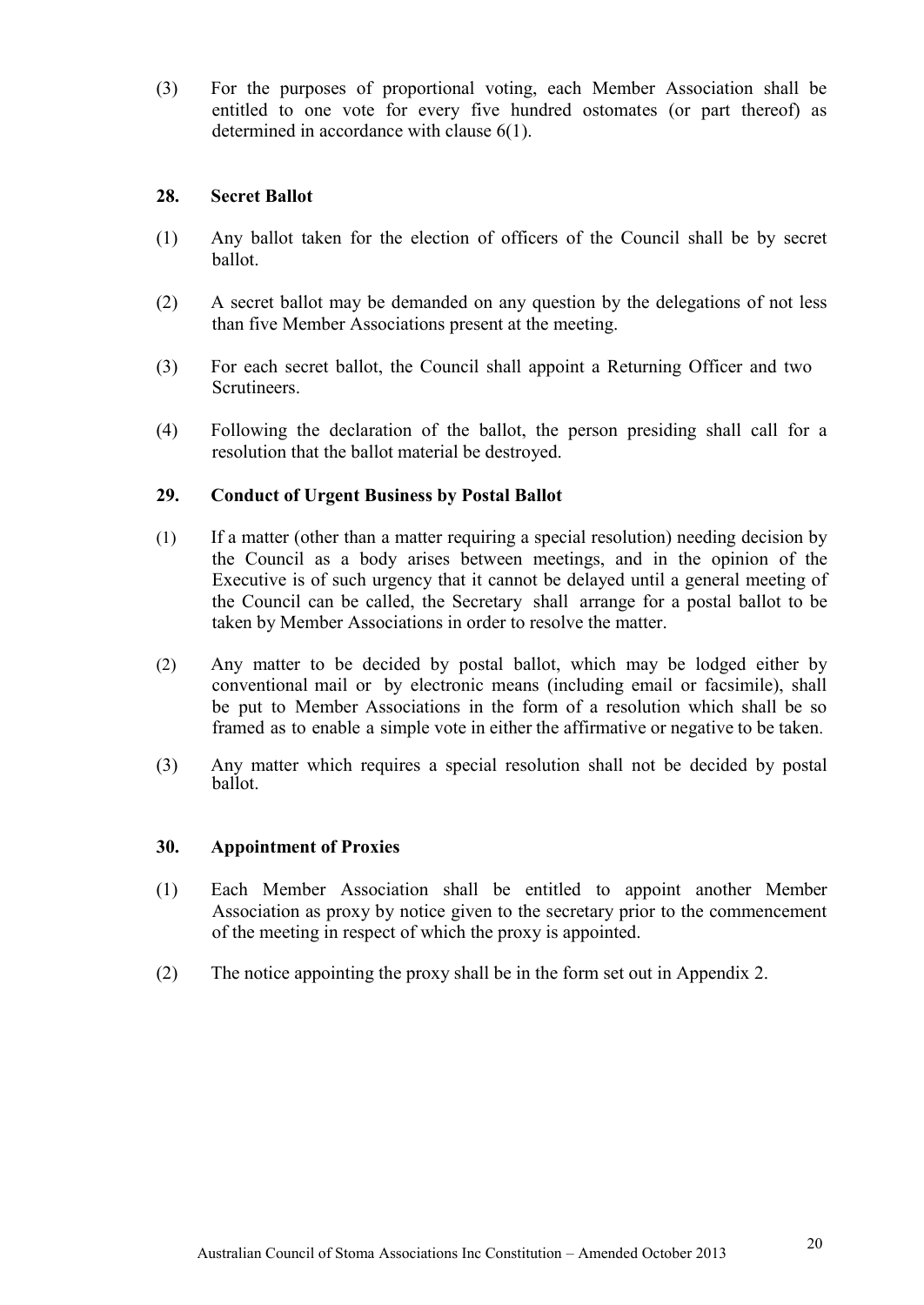## **PART V - MISCELLANEOUS**

#### 31. **Source of Funds**

- (1) The funds of the Council shall be derived from membership fees, handling fees or charges, gifts and bequests, interest from any financial institution in which Council funds are deposited, and, subject to any resolution passed by a general meeting and subject to Section 114 of the Act , such other sources as the Executive may from time to time determine.
- (2) All money received by the Council shall be deposited as soon as practicable and without deduction to the Council's bank account.
- (3) The Council shall, as soon as practicable after receiving any money, issue an appropriate receipt in accordance with acceptable accounting practices.

#### **32. Alteration of Name, Objects and Rules**

The name, Objects and Rules of the Council shall not be altered, amended or added to except by special resolution in accordance with Sections 30 and 33 of the Act and with Rule 21 of these Rules.

#### **33. By-Laws**

- (1) The Council may enact By-Laws which are not inconsistent with the Act or with these Rules. By-Laws so enacted shall have the same force and effect as these Rules.
- (2) By Laws may be approved, amended or deleted by resolution of the Council in general meeting.

#### 34. **Autonomy of Member Associations**

Each Member Association of the Council shall be autonomous in respect of its own affairs. Each Member Association shall have the right to determine its policies and to exercise governance in accordance with its own Constitution and By Laws, and to make such decisions and perform such actions as its Committee of Management may from time to time determine.

#### 35. **Common Seal**

- (1) The common seal of the Council shall be kept in the custody of the Secretary or such other officer as the Executive designates.
- (2) The common seal shall not be affixed to any instrument except by the authority of the Executive and the affixing of the common seal shall be attested by the signatures of two officers of the Council.

#### 36. **Custody of Books**

Subject to the Act, the Regulations and these Rules, the Secretary of the Council shall keep in his or her custody or under his or her control all records, books and other documents relating to the Council not being records, books and other documents that the Treasurer is required to keep in accordance with Rule 14.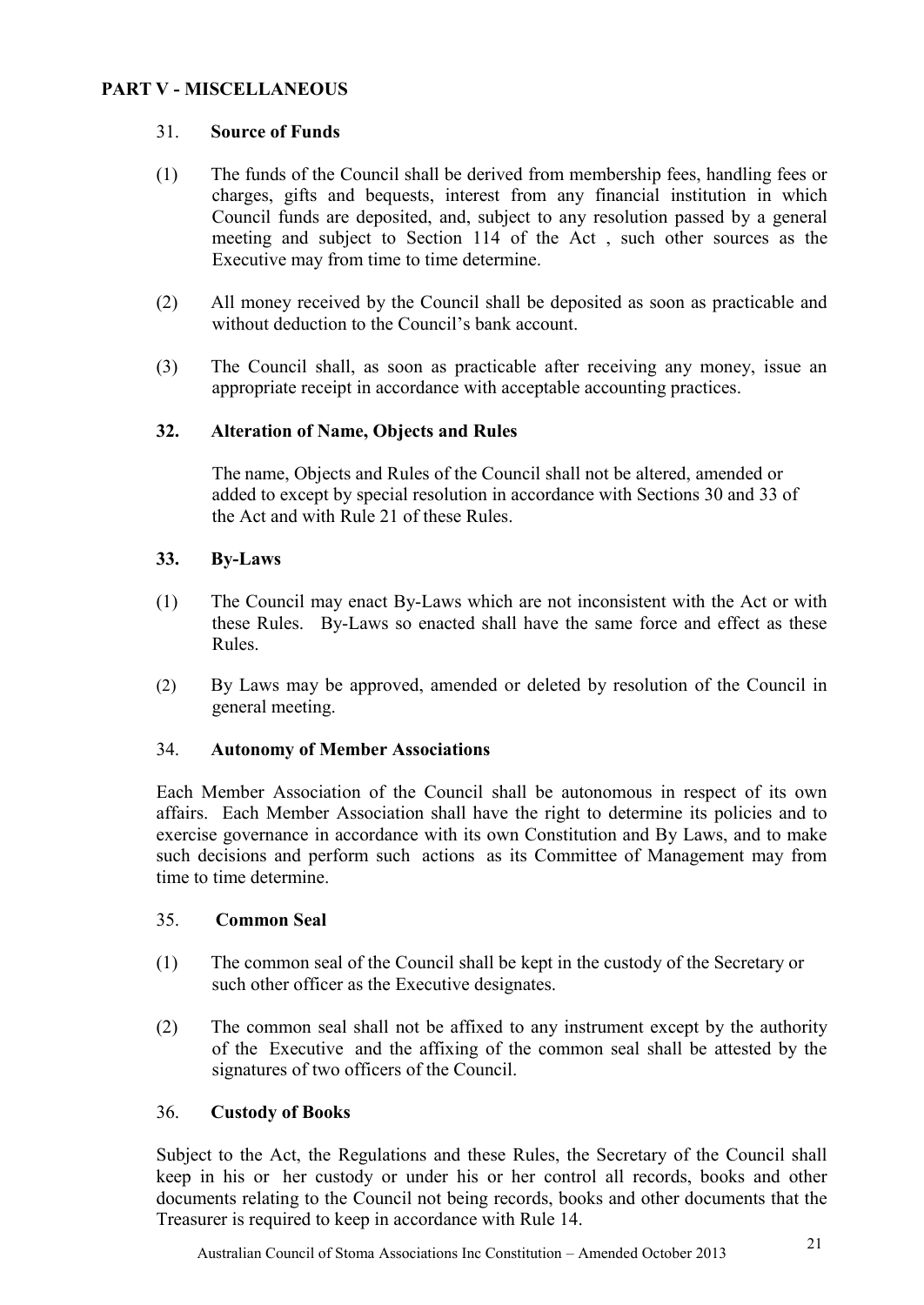## 37. **Inspection of Books**

The records, books and other documents of the Council shall be open to inspection by arrangement with the Secretary and/or Treasurer of the Council, free of charge, by any member of the Executive or of a Member Association at any reasonable hour.

#### 38. **Service of Notices**

- (1) For the purposes of these Rules, a notice may be served by or on behalf of the Council upon any Member Association either personally or by sending it by prepaid post to the Member Association at the address shown in the register of Member Associations.
- (2) Where a document is sent to a Member Association person by properly addressing prepaying and posting to the association a letter containing the document, the document shall, unless the contrary is proved, be deemed for the purposes of these Rules to have been served on the Member Association at the time at which the letter would have been delivered in the ordinary course of the post.

#### 39. **Disputes**

- (1) The procedure set out in this rule applies to disputes between:
	- (a) A Member Association and another Member Association;
	- (b) A Member Association and the Council.
- (2) The parties to the dispute must meet and discuss the matter in dispute and attempt to resolve it as soon as possible after the matter comes to the attention of all parties.
- (3) If the parties are unable to resolve the dispute on their own, the parties may then agree to hold a meeting in the presence of a mediator.
- (4) The mediator must be agreeable to both parties.
- (5) A member of the Council or of a Member Association can be a mediator. However, the mediator cannot be a member who is a party to the dispute.
- (6) The mediator is unable to determine the dispute. A mediator is only able to guide the parties toward settling their dispute.
- (7) This rule does not deprive the parties of their right to resolve their dispute in accordance with the Act or otherwise at law.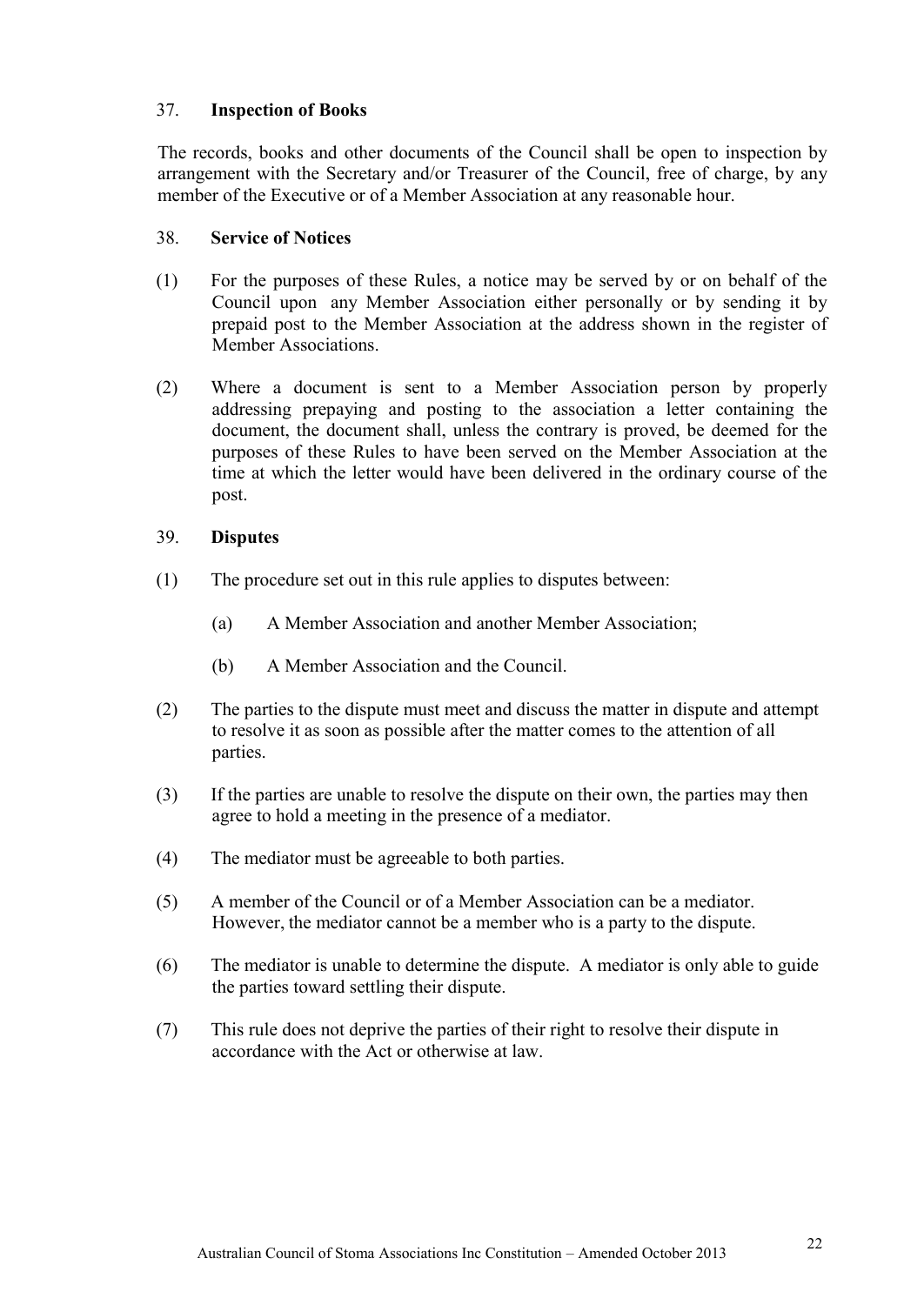#### 40. **Dissolution and Surplus Property**

- (1) Pursuant to the provisions of Section 92 (1) (ii) of the Act, on the dissolution or the completion of the winding up of the Australian Council of Stoma Associations Incorporated, any surplus property of the Council shall, subject to any trust affecting the property or part of it, be taken to vest in those associations (whether or not those associations are incorporated) which were Member Associations of the Council on the day immediately prior to its dissolution or winding up and which comply with the requirements of subsection 91(2) of the Act and the requirements of the *Income Tax Assessment Act* with regard to charitable and non profit organisations.
- (2) Any surplus property of the Council shall be taken to vest in each Member Association of the Council which qualifies in terms of the requirements of Rule 40 (1) in accordance with the ratio which the ostomate members of that Member association bears to the sum of the ostomate members of all Member Associations which so qualify.
- (3) If none of the nominated associations meet the requirements of Rule 40 (1) and no other association meeting the requirements is validly nominated before dissolution, then the surplus property shall be vested in such association or associations, nominated by a court of competent jurisdiction or other competent authority, which do meet those requirements.

#### 41. **Public Officer**

- (1) The Public Officer of the Council shall be an officer of the Council who resides in the Australian Capital Territory and who is from time to time designated by the Executive as the Public Officer of the Council.
- (2) Should there be no officer of the Council who is a resident of the Australian Capital Territory the Executive shall designate a suitable person who is resident in the Australian Capital Territory as the Public Officer of the Council.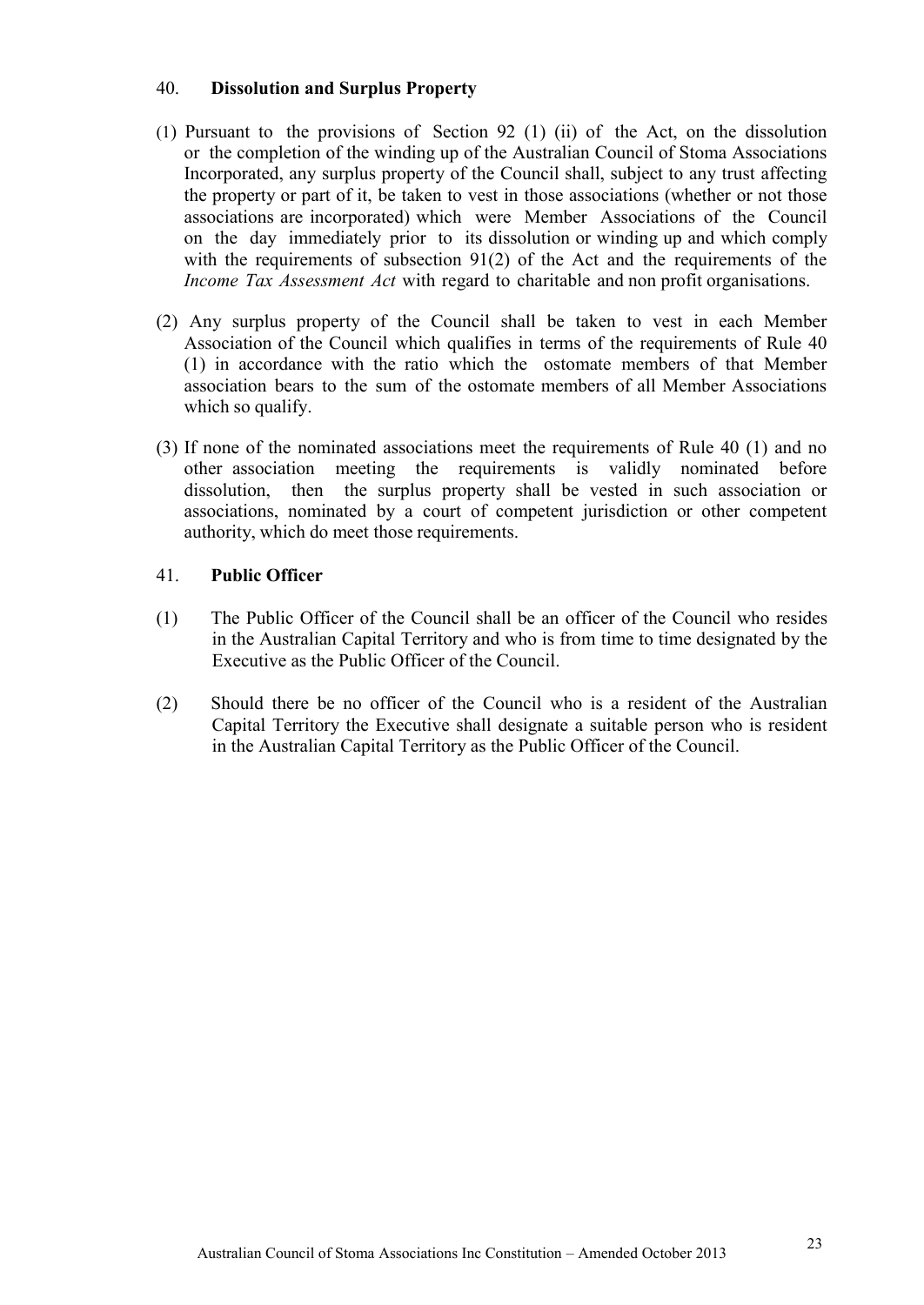## **APPLICATION FOR MEMBERSHIP**

The Secretary, Australian Council of Stoma Associations Incorporated

On behalf of the

(Full name of association)

#### (Full address of the association)

I hereby apply for admission as a Member Association of the Australian Council of Stoma Associations Incorporated. In support of this application, the following information is provided:

- 1. The association is/is not registered with the Australian Taxation Office as a Public Benevolent Institution.
- 2. The association has been authorised to supply stomal appliances and pharmaceuticals under the Stoma Appliance Scheme.
- 3. The association is incorporated in

(State or Territory)

Members

#### OR

The association is not incorporated

- 4 The objectives of the association are stated in its Constitution or Objectives and Rules. A copy of the document is enclosed.
- 5 The Statement of Affairs of the association for the last financial year is enclosed. The accounts were/were not audited.
- 6 The names and addresses of the officers of the association are

#### **President**

**Vice President**

**Secretary**

#### **Treasurer**

6. The association has an ostomate membership of

For and on behalf of the

/

Signed Secretary Secretary Date /

Association